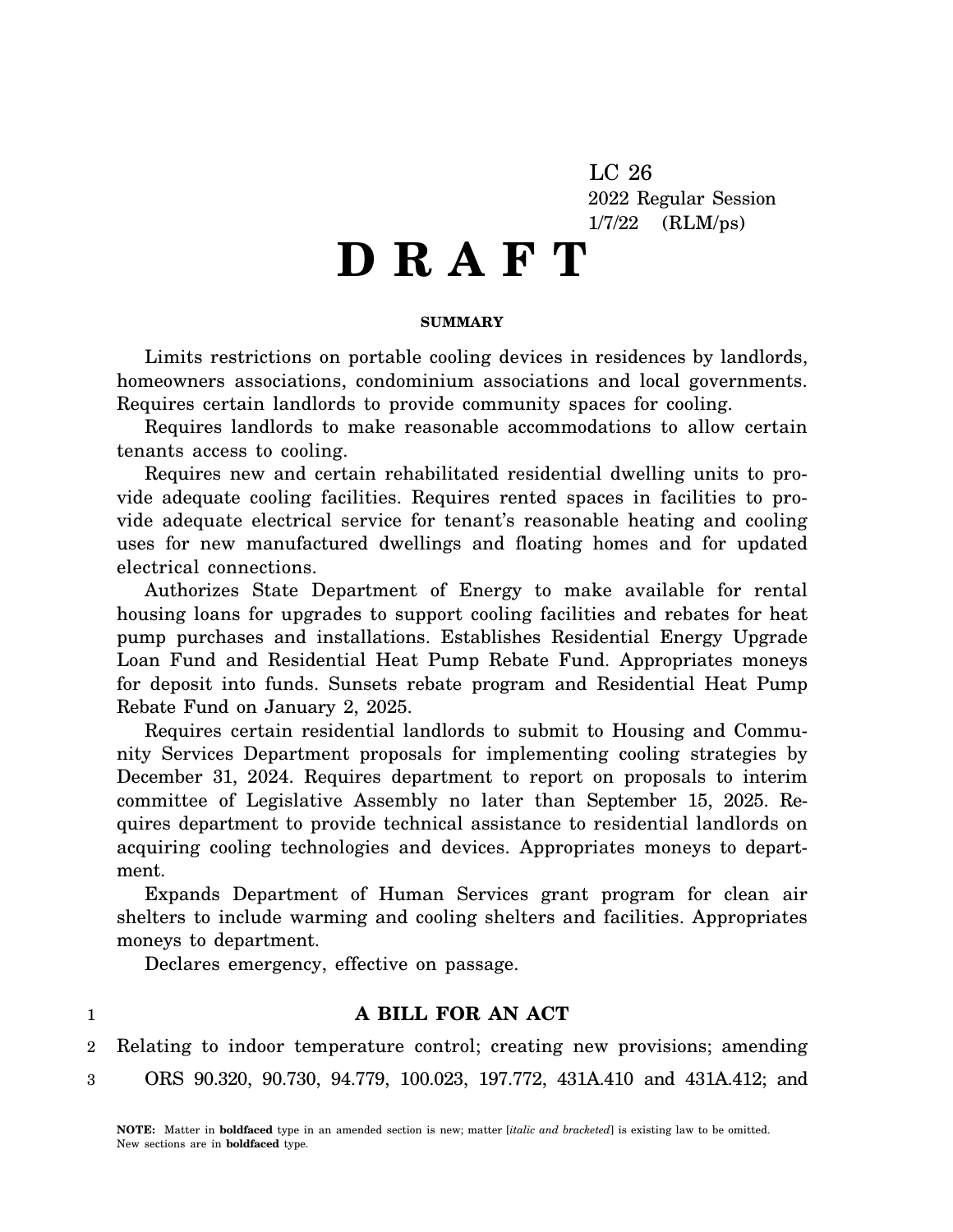| 1            | declaring an emergency.                                                |
|--------------|------------------------------------------------------------------------|
| $\mathbf{2}$ | Be It Enacted by the People of the State of Oregon:                    |
| 3            |                                                                        |
| 4            | PORTABLE COOLING DEVICES                                               |
| 5            |                                                                        |
| 6            | SECTION 1. Section 2 of this 2022 Act is added to and made a part      |
| 7            | of ORS chapter 90.                                                     |
| 8            | SECTION 2. (1) As used in this section, "portable cooling device"      |
| 9            | includes air conditioners, fans and evaporative coolers, including de- |
| 10           | vices mounted on the floor or window but not including devices whose   |
| 11           | installation or use requires alteration to the dwelling unit.          |
| 12           | (2) A landlord may not prohibit or restrict a tenant from installing   |
| 13           | or using a portable cooling device of the tenant's choosing, unless:   |
| 14           | (a) The installation or use of the device would:                       |
| 15           | (A) Violate building codes or state or federal law;                    |
| 16           | (B) Violate the device manufacture's written safety guidelines for     |
| 17           | the device; or                                                         |
| 18           | (C) Damage the premises or render the premises uninhabitable;          |
| 19           | (b) The device would be installed in a window and:                     |
| 20           | (A) The window is a necessary egress from the dwelling unit;           |
| 21           | (B) The device would interfere with the tenant's ability to lock a     |
| 22           | window that is accessible from outside; or                             |
| 23           | (C) Requires the use of brackets or other hardware that would          |
| 24           | damage the window frame or puncture the envelope of the building;      |
| 25           | or                                                                     |
| 26           | (c) The restrictions are only to require that the device be:           |
| 27           | (A) Installed by the landlord or landlord's agent;                     |
| 28           | (B) Subject to inspection or servicing by the landlord or landlord's   |
| 29           | agent; or                                                              |
| 30           | (C) Removed from October 1 through April 30.                           |
| $31\,$       | (3) If a landlord issues a termination notice under ORS 90.392 or      |
|              |                                                                        |

[2]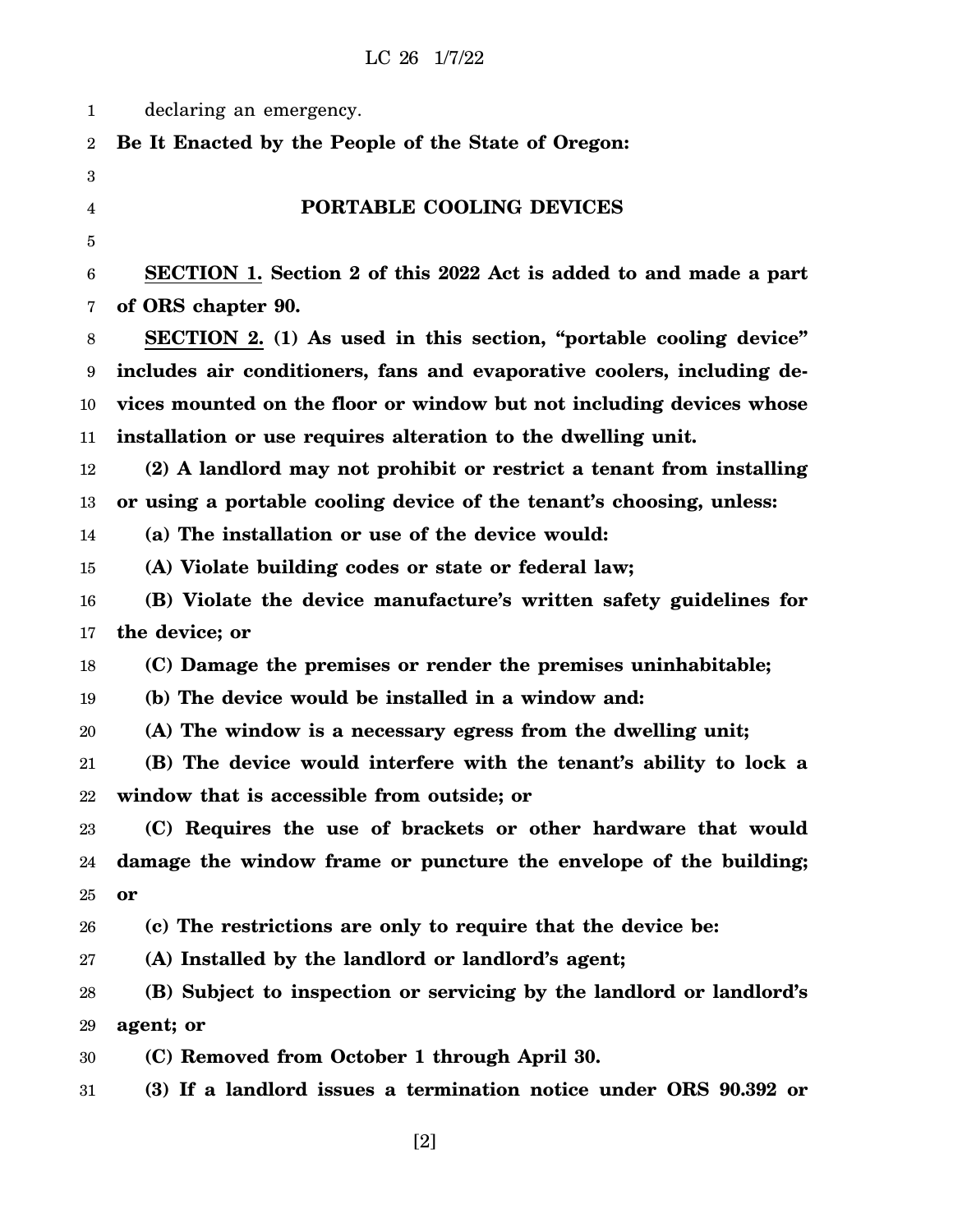1 2 **90.630 based on a violation of a restriction regulating a portable cooling device allowed under subsection (2) of this section:**

3 4 5 **(a) On each day that the outdoor temperature at the premises reaches 90 degrees, the notice period described in ORS 90.392 (3), (4), (5) or (6) or 90.630 (1), (3) or (6) does not run.**

6 7 8 9 **(b) The termination notice must state that the deadline of a cure period designated in the notice, if any, and the date of termination specified in the notice will be extended by one day for each day that the outdoor temperature at the premises reaches 90 degrees.**

10 11 **(4) A landlord must provide cooling assistance as described in subsection (5) of this section if the dwelling unit is in:**

12 **(a) A manufactured dwelling park;**

13 **(b) A recreational vehicle park; or**

14 15 16 **(c) A multifamily structure with five or more dwelling units in which fewer than half of the units are capable of installing and operating a portable cooling device, not including a fan.**

17 18 19 20 21 **(5) On each day in which, in the locality of the premises, the National Weather Service of the National Oceanic and Atmospheric Administration has predicted or indicated that there exists a heat index of extreme danger, a landlord required to provide cooling assistance under subsection (4) of this section shall:**

22 23 24 **(a) Make available a community space within or adjacent to the premises that is cooled and that can accommodate 10 or more individuals; or**

25 26 27 28 **(b) If a landlord cannot provide a community space under paragraph (a) of this subsection, make a welfare check on each tenant who requests a welfare check and who is without a portable cooling device, not including a fan.**

29 **SECTION 3.** ORS 94.779 is amended to read:

30 31 94.779. (1) A provision of a planned community's governing document or landscaping or architectural guidelines that imposes irrigation requirements

[3]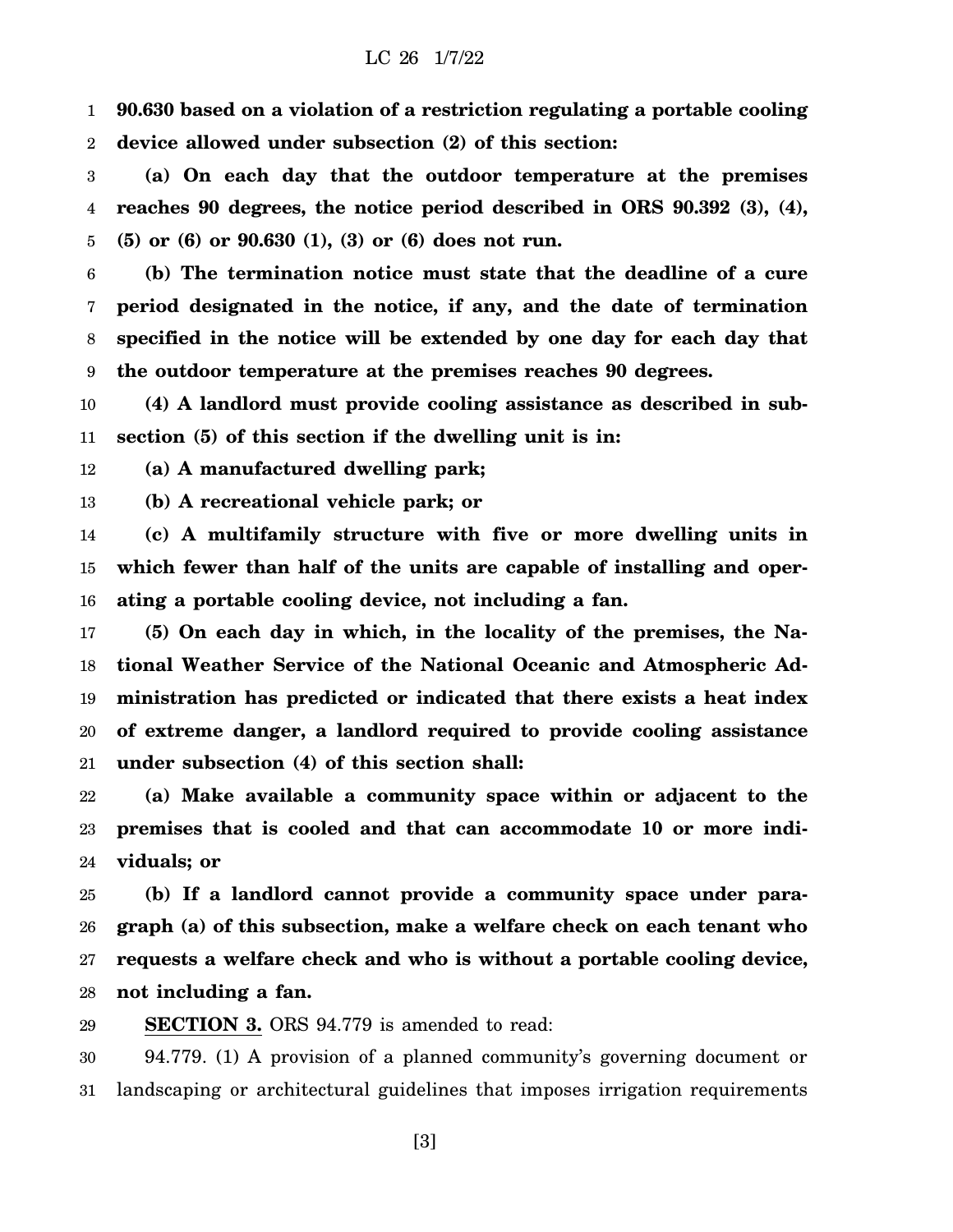1 2 on an owner or the association is void and unenforceable while any of the following is in effect:

3 4 5 (a) A declaration by the Governor that a severe, continuing drought exists or is likely to occur in a political subdivision within which the planned community is located;

6 7 8 (b) A finding by the Water Resources Commission that a severe, continuing drought exists or is likely to occur in a political subdivision within which the planned community is located;

9 10 11 (c) An ordinance adopted by the governing body of a political subdivision within which the planned community is located that requires conservation or curtailment of water use; or

12 13 (d) A rule adopted by the association under subsection (2) of this section to reduce or eliminate irrigation water use.

14 15 16 17 (2) Notwithstanding any provision of a planned community's governing documents or landscaping or architectural guidelines imposing irrigation requirements on an owner or the association, an association may adopt rules that:

18 19 (a) Require the reduction or elimination of irrigation on any portion of the planned community.

20 21 (b) Permit or require the replacement of turf or other landscape vegetation with xeriscape on any portion of the planned community.

22 23 24 (c) Require prior review and approval by the association or its designee of any plans by an owner or the association to replace turf or other landscape vegetation with xeriscape.

25 26 27 28 (d) Require the use of best practices and industry standards to reduce the landscaped areas and minimize irrigation of existing landscaped areas of common property where turf is necessary for the function of the landscaped area.

29 30 31 (3) Except as provided in subsections (4) and (5) of this section, **if adopted on or after January 1, 2018,** the following provisions of a planned community's governing document are void and unenforceable:

[4]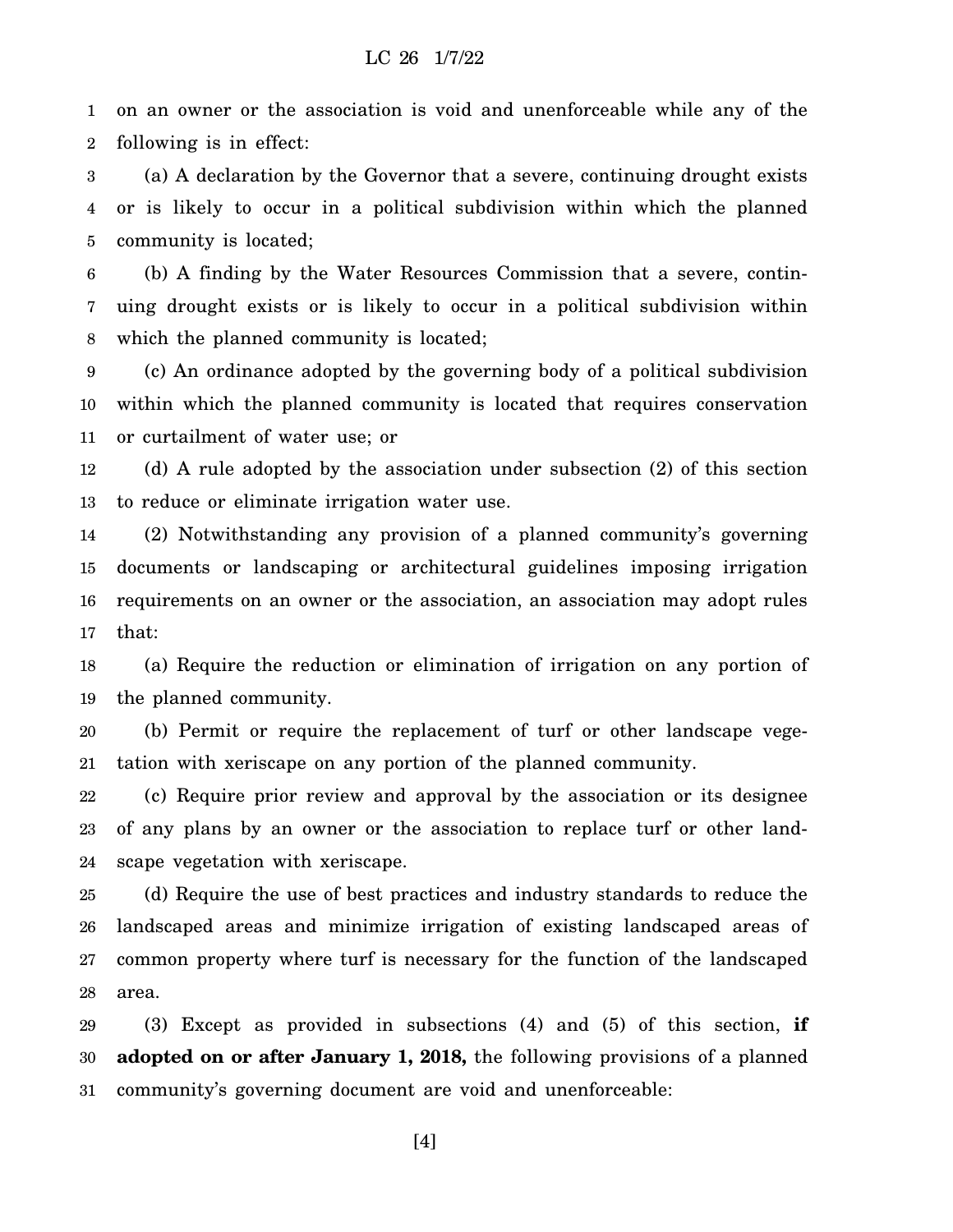1 2 3 (a) A provision that prohibits or restricts the use of the owner's unit or lot as the premises of an exempt family child care provider participating in the subsidy program under ORS 329A.500; or

4 5 6 7 (b) If the unit does not share a wall, floor or ceiling surface in common with another unit, a provision that prohibits or restricts the use of the owner's unit or lot as a certified or registered family child care home pursuant to ORS 329A.250 to 329A.450.

8 9 10 11 12 (4) Subsection (3) of this section does not prohibit a homeowners association from adopting or enforcing a provision of the planned community's governing document that regulates parking, noise, odors, nuisance, use of common property or activities that impact the cost of insurance policies held by the planned community, provided the provision:

13 (a) Is reasonable; and

14 15 16 17 (b) Does not have the effect of prohibiting or restricting the use of a unit or lot as the premises of an exempt family child care provider participating in the subsidy program under ORS 329A.500 or as a certified or registered family child care home pursuant to ORS 329A.250 to 329A.450.

18 19 (5)(a) Subsection (3) of this section does not apply to planned communities that provide housing for older persons.

20 21 (b) As used in this subsection, "housing for older persons" has the meaning given that term in ORS 659A.421.

22 23 24 25 **(6) A provision in a planned community's governing document that restricts or prohibits the installation or use of a portable cooling device, as defined in section 2 (1) of this 2022 Act, is void and unenforceable, unless:**

26 **(a) The installation or use of the device would:**

27 **(A) Violate building codes or state or federal law; or**

28 29 **(B) Violate the device manufacture's written safety guidelines for the device; or**

30 31 **(b) The restrictions are only to require that the device be removed from October 1 through April 30.**

[5]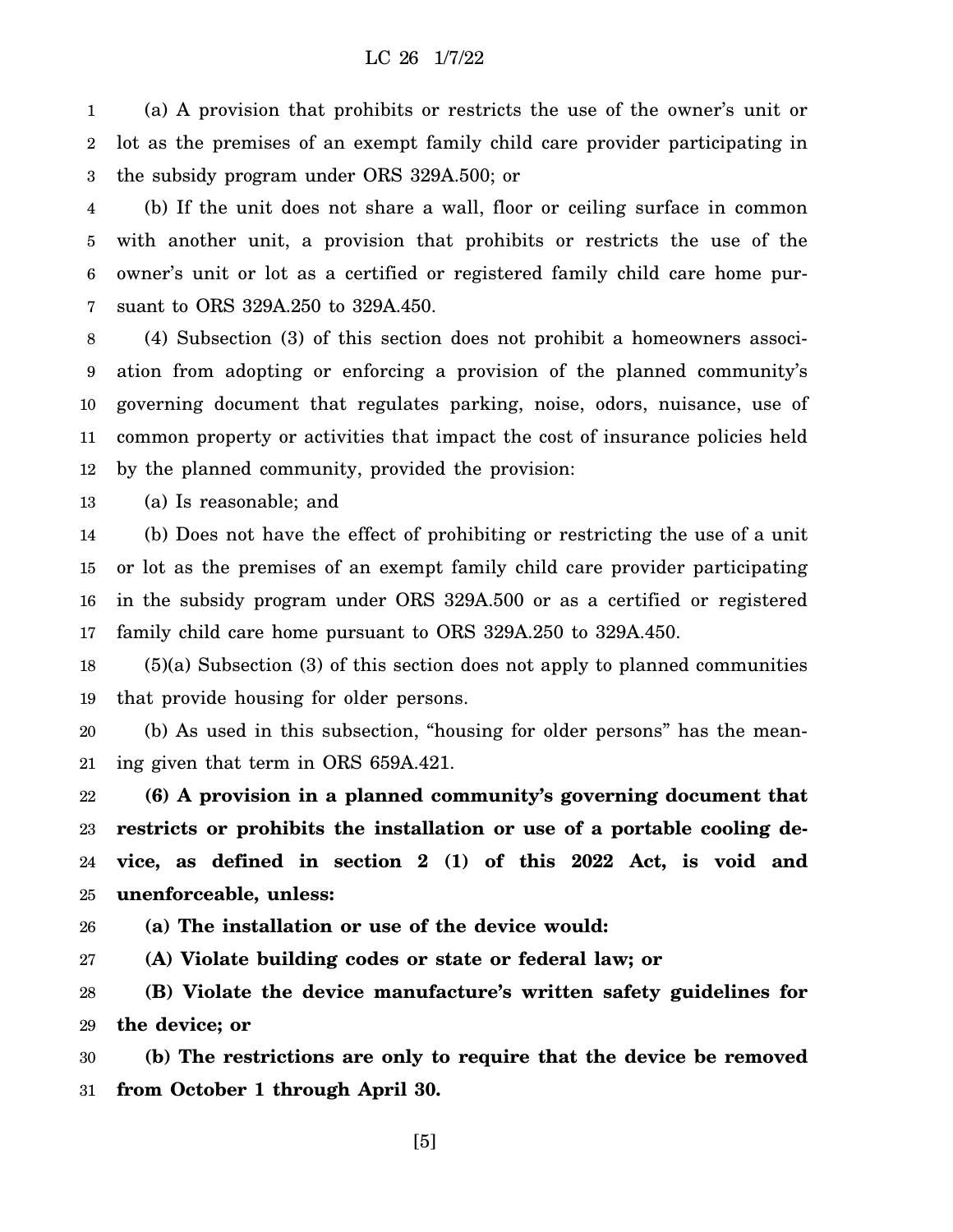1 **SECTION 4.** ORS 100.023 is amended to read:

2 3 4 5 100.023. (1) A provision of a condominium's governing document or landscaping or architectural guidelines that imposes irrigation requirements on a unit owner or the association is void and unenforceable while any of the following is in effect:

6 7 8 (a) A declaration by the Governor that a severe, continuing drought exists or is likely to occur in a political subdivision within which the condominium is located;

9 10 11 (b) A finding by the Water Resources Commission that a severe, continuing drought exists or is likely to occur in a political subdivision within which the condominium is located;

12 13 14 (c) An ordinance adopted by the governing body of a political subdivision within which the condominium is located that requires conservation or curtailment of water use; or

15 16 (d) A rule adopted by the association under subsection (2) of this section to reduce or eliminate irrigation water use.

17 18 19 20 (2) Notwithstanding any provision of a condominium's governing document or landscaping or architectural guidelines imposing irrigation requirements on a unit owner or the association, an association may adopt rules that:

21 22 (a) Require the reduction or elimination of irrigation on any portion of the condominium.

23 24 (b) Permit or require the replacement of turf or other landscape vegetation with xeriscape on any portion of the condominium.

25 26 27 (c) Require prior review and approval by the association or its designee of any plans by a unit owner or the association to replace turf or other landscape vegetation with xeriscape.

28 29 30 31 (d) Require the use of best practices and industry standards to reduce the landscaped areas and minimize irrigation of existing landscaped general common elements where turf is necessary for the function of the general common elements.

[6]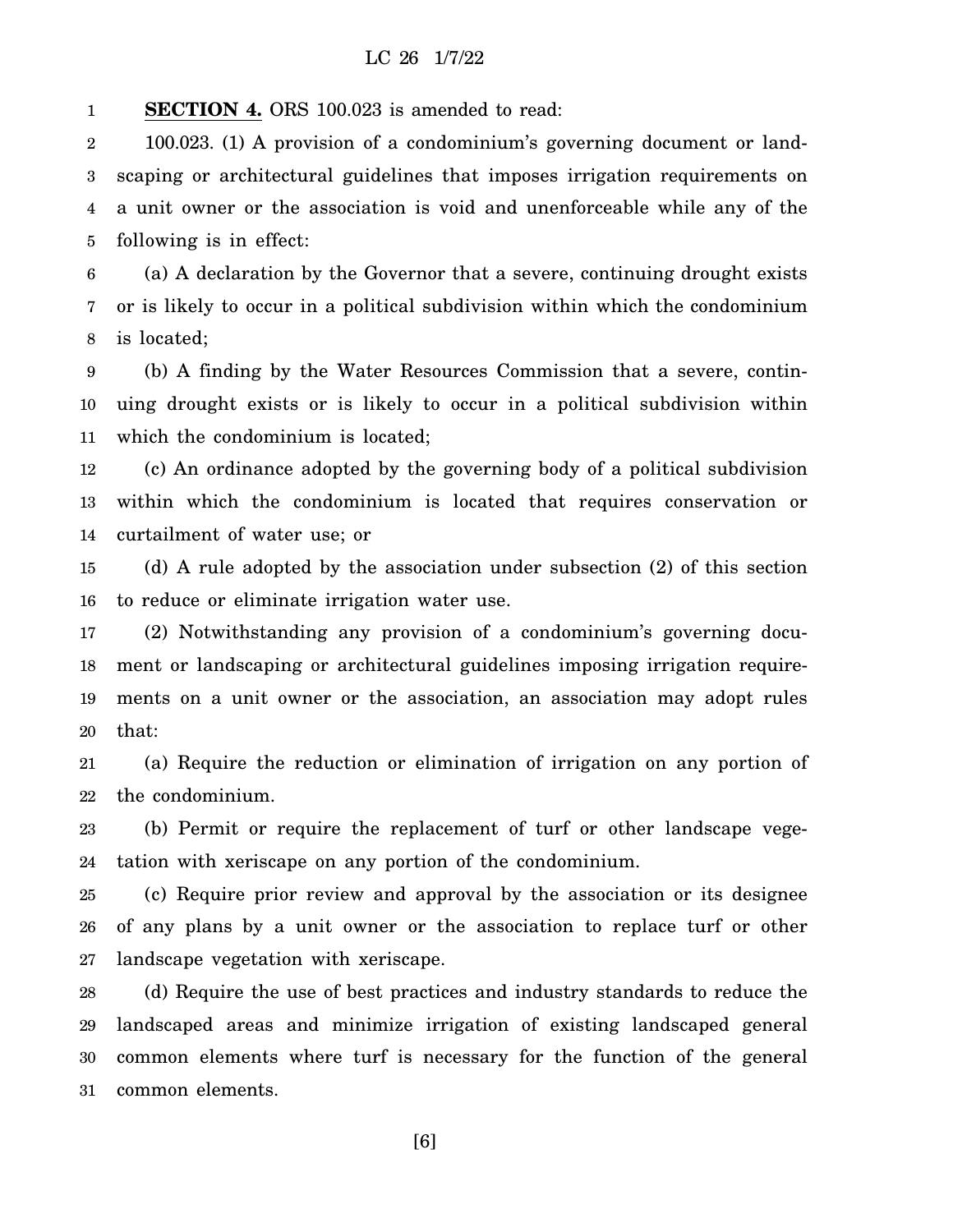1 2 3 (3) Except as provided in subsections (4) and (5) of this section, **if adopted after January 1, 2018,** the following provisions of a condominium's governing document are void and unenforceable:

4 5 6 7 (a) A provision that prohibits or restricts the use of the unit owner's condominium unit or any limited common element designated for exclusive use by the occupants of the unit as the premises of an exempt family child care provider participating in the subsidy program under ORS 329A.500; or

8 9 10 11 12 (b) If the condominium unit does not share a wall, floor or ceiling surface in common with another unit, a provision that prohibits or restricts the use of the unit owner's condominium unit or any limited common element designated for exclusive use by the occupants of the unit as a certified or registered family child care home pursuant to ORS 329A.250 to 329A.450.

13 14 15 16 17 (4) Subsection (3) of this section does not prohibit an association of unit owners from adopting or enforcing a provision of the condominium's governing document that regulates parking, noise, odors, nuisance, use of common elements or activities that impact the cost of insurance policies held by the condominium, provided the provision:

18 (a) Is reasonable; and

19 20 21 22 (b) Does not have the effect of prohibiting or restricting the use of a unit as the premises of an exempt family child care provider participating in the subsidy program under ORS 329A.500 or as a certified or registered family child care home pursuant to ORS 329A.250 to 329A.450.

23 24 (5)(a) Subsection (3) of this section does not apply to condominiums that provide housing for older persons.

25 26 (b) As used in this subsection, "housing for older persons" has the meaning given that term in ORS 659A.421.

27 28 29 30 **(6) A provision in a condominium's governing document that restricts or prohibits the installation or use of a portable cooling device, as defined in section 2 (1) of this 2022 Act, is void and unenforceable, unless:**

31 **(a) The installation or use of the device would:**

[7]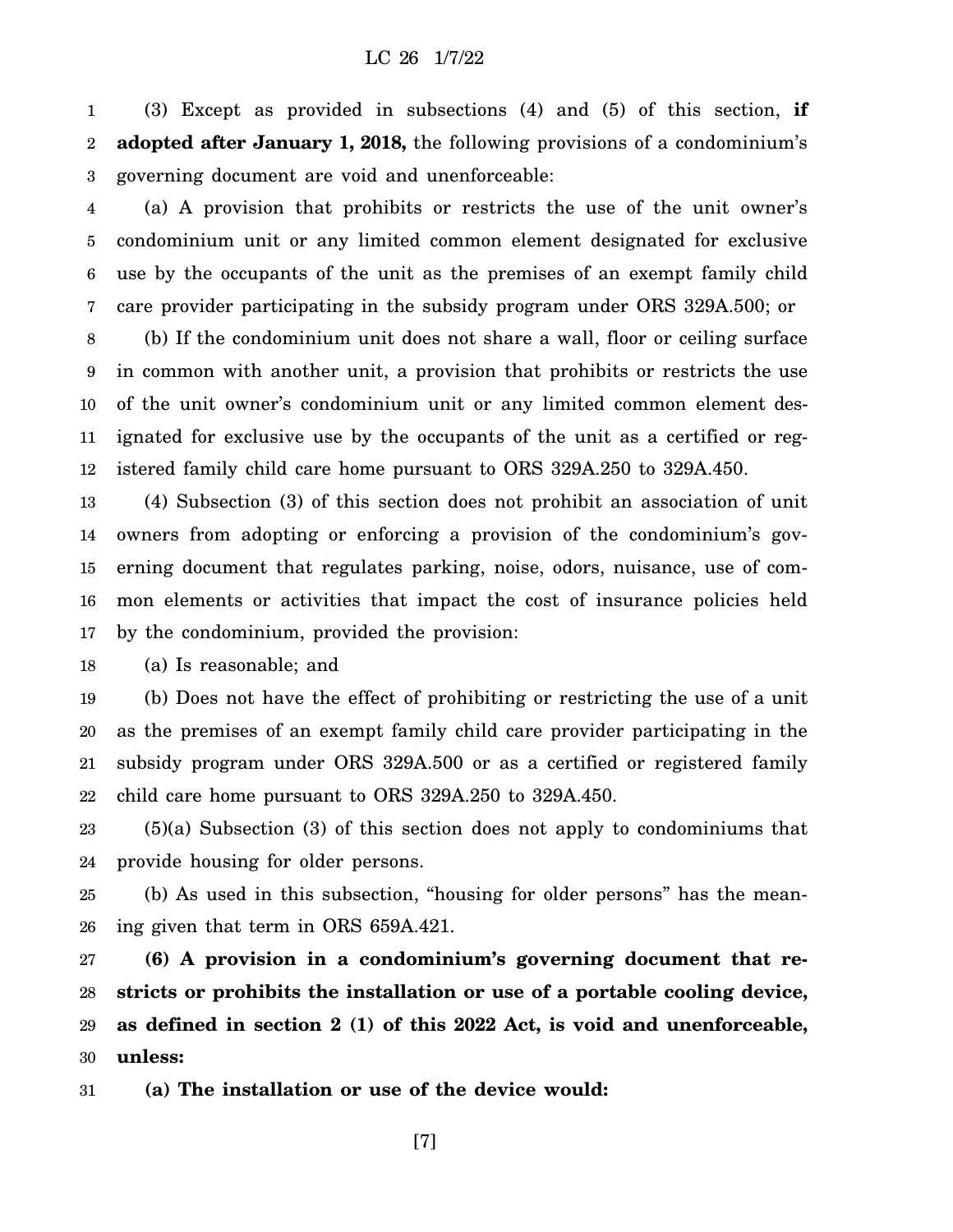1 **(A) Violate building codes or state or federal law;**

2 3 **(B) Violate the device manufacture's written safety guidelines for the device; or**

4 **(C) Interfere with the common elements of the condominium;**

5 **(b) The device would be installed in a window and:**

6 **(A) The window is a necessary egress from the unit;**

7 8 **(B) The device would interfere with the unit owner's ability to lock a window that is accessible from outside; or**

9 10 11 **(C) Requires the use of brackets or other hardware that would damage the window frame or puncture the envelope of the building; or**

12 **(c) The restrictions are only to require that the device be:**

13 **(A) Installed by building maintenance or a licensed contractor; or**

14 **(B) Removed from October 1 through April 30.**

15 **SECTION 5.** ORS 197.772 is amended to read:

16 17 18 19 20 21 22 23 197.772. (1) Notwithstanding any other provision of law, a local government shall allow a property owner to refuse to consent to any form of historic property designation at any point during the designation process. Such refusal to consent shall remove the property from any form of consideration for historic property designation under ORS 358.480 to 358.545 or other law, except for consideration or nomination to the National Register of Historic Places pursuant to the National Historic Preservation Act of 1966, as amended (54 U.S.C. 300101 et seq.).

24 25 26 27 (2) A permit for the demolition or modification of property removed from consideration for historic property designation under subsection (1) of this section may not be issued during the 120-day period following the date of the property owner's refusal to consent.

28 29 30 (3) A local government shall allow a property owner to remove from the property a historic property designation that was imposed on the property by the local government.

31 **(4) A local government may not enforce any ordinance or design**

[8]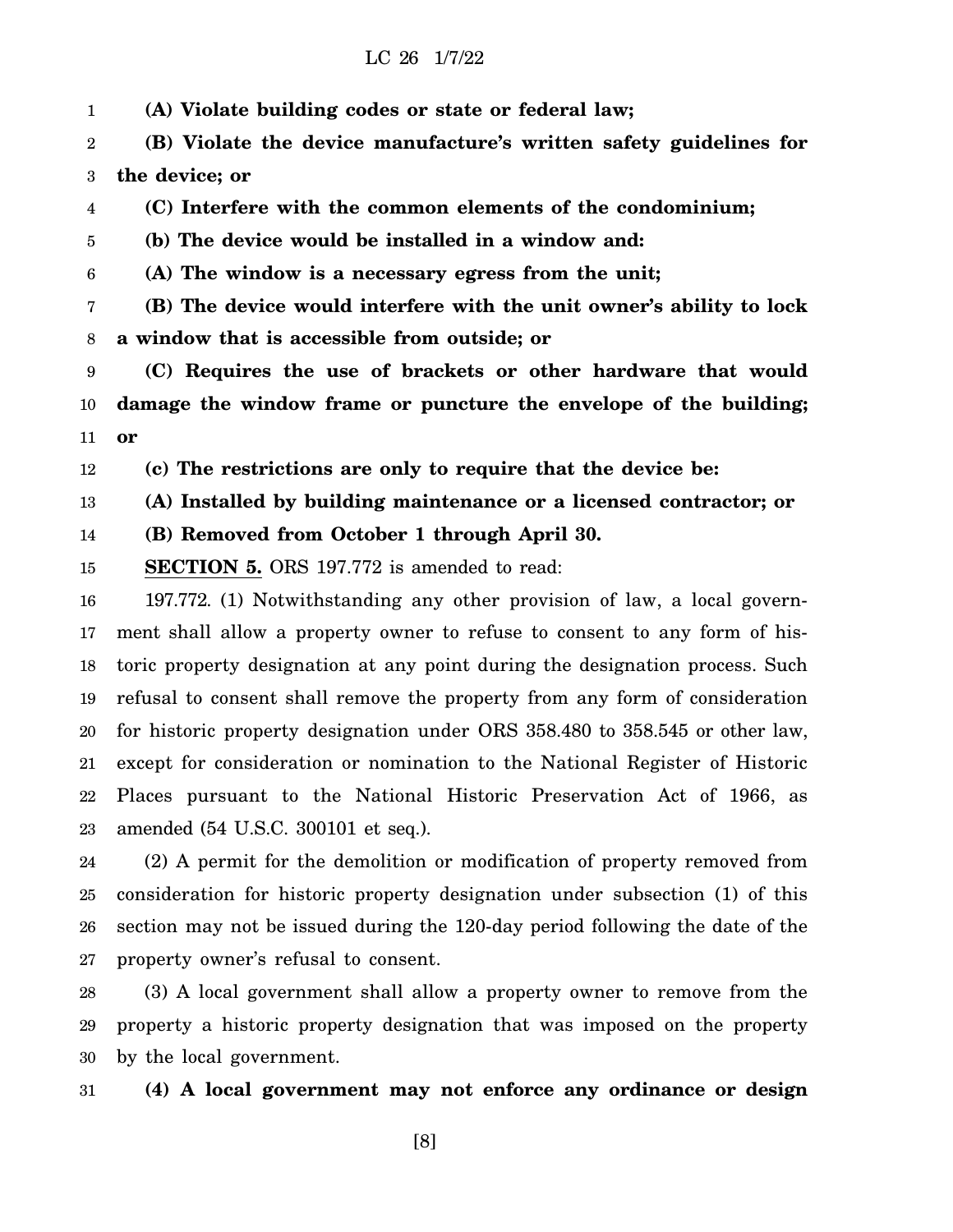1 2 3 **regulation restricting the use of a portable cooling device, as defined in section 2 (1) of this 2022 Act, based on a historic property designation for property used as a residential tenancy, unless:**

4 5 **(a) The restriction is necessary to protect or prohibit the removal of historical architectural features of the property; or**

6 7 **(b) The restriction only requires that the device be removed from October 1 through April 30.**

8 9 **SECTION 6. (1) Section 2 of this 2022 Act applies to tenancies commenced before, on or after the effective date of this 2022 Act.**

10 11 12 **(2) The amendments to ORS 94.779 by section 3 of this 2022 Act apply to provisions in governing documents adopted before, on or after the effective date of this 2022 Act.**

13 14 15 **(3) The amendments to ORS 100.023 by section 4 of this 2022 Act apply to provisions in a condominium's governing document adopted before, on or after the effective date of this 2022 Act.**

16 17 18 **(4) The amendments to ORS 197.772 by section 5 of this 2022 Act apply to ordinances and design regulations adopted by a local government before, on or after the effective date of this 2022 Act.**

- 19
- 20

**REASONABLE ACCOMMODATION**

21

22 23 **SECTION 7. Section 8 of this 2022 Act is added to and made a part of ORS chapter 90.**

24 25 26 27 28 **SECTION 8. A landlord shall, at the expense of the tenant, make or allow reasonable modifications to the premises or the rules, policies or practices of the landlord in order to provide or allow the installation and use of air conditioning, air-source or ground-source heat pumps or any other cooling technology, for a tenant who:**

29 30 **(1) Resides in a manufactured dwelling or recreational vehicle owned by the landlord;**

31 **(2) Is medically vulnerable or mobility challenged, including chil-**

[9]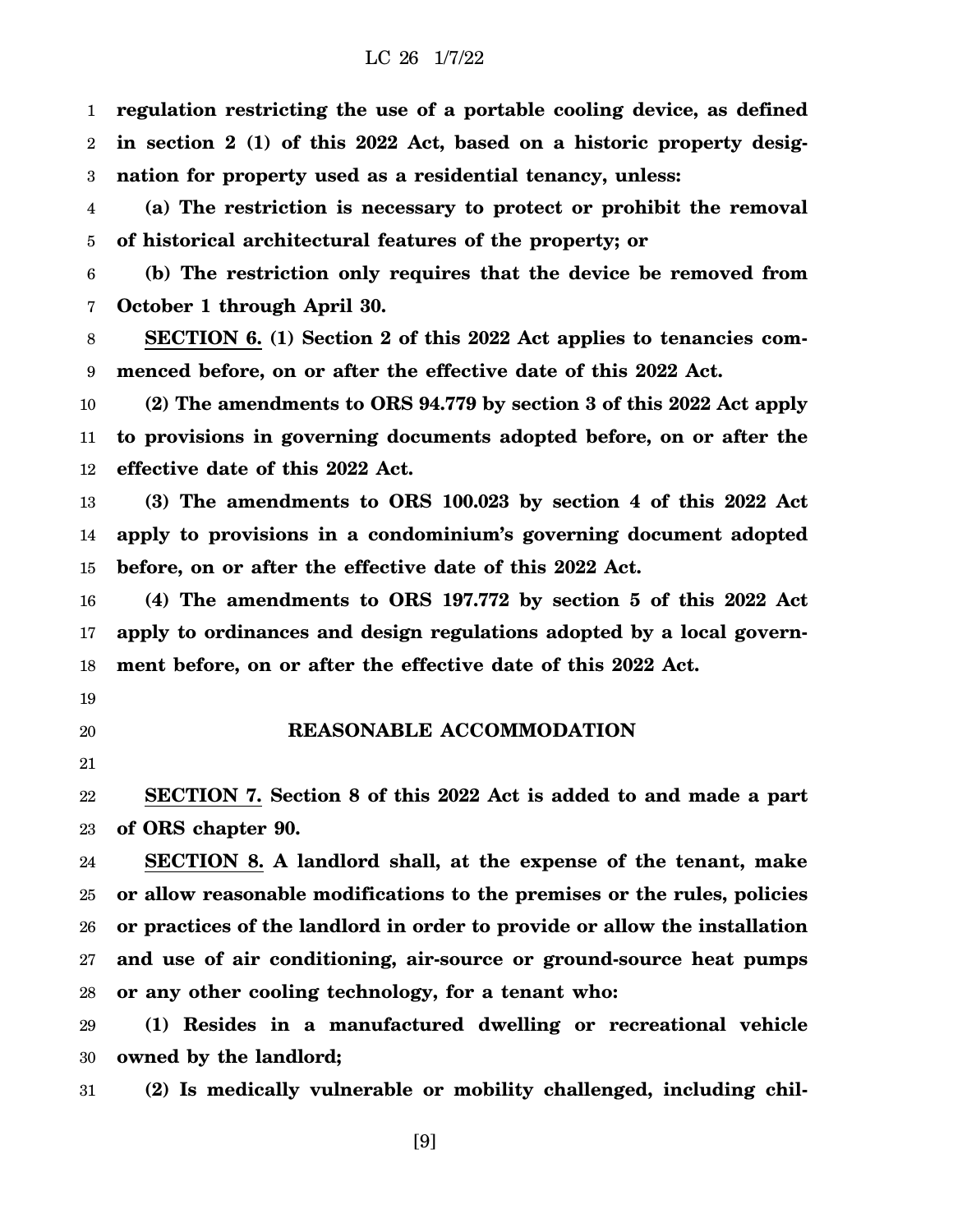1 2 3 4 5 6 7 8 9 10 11 12 13 14 15 16 17 18 19 20 21 22 23 24 25 26 27 28 29 30 31 **dren and youth with special health care needs and persons with disabilities; or (3) Is at least 65 years of age or under 10 years of age. COOLING REQUIREMENTS IN NEW OR RENOVATED UNITS SECTION 9.** ORS 90.320 is amended to read: 90.320. (1) A landlord shall at all times during the tenancy maintain the dwelling unit in a habitable condition. For purposes of this section, a dwelling unit shall be considered unhabitable if it substantially lacks: (a) Effective waterproofing and weather protection of roof and exterior walls, including windows and doors; (b) Plumbing facilities that conform to applicable law in effect at the time of installation[*,*] and **are** maintained in good working order; (c) A water supply approved under applicable law that is: (A) Under the control of the tenant or landlord and is capable of producing hot and cold running water; (B) Furnished to appropriate fixtures; (C) Connected to a sewage disposal system approved under applicable law; and (D) Maintained so as to provide safe drinking water and to be in good working order to the extent that the system can be controlled by the landlord; (d) Adequate heating facilities that conform to applicable law at the time of installation and **are** maintained in good working order; (e) Electrical lighting with wiring and electrical equipment that conform to applicable law at the time of installation and **is** maintained in good working order; (f) Buildings, grounds and appurtenances at the time of the commencement of the rental agreement in every part safe for normal and reasonably foreseeable uses, clean, sanitary and free from all accumulations of debris,

[10]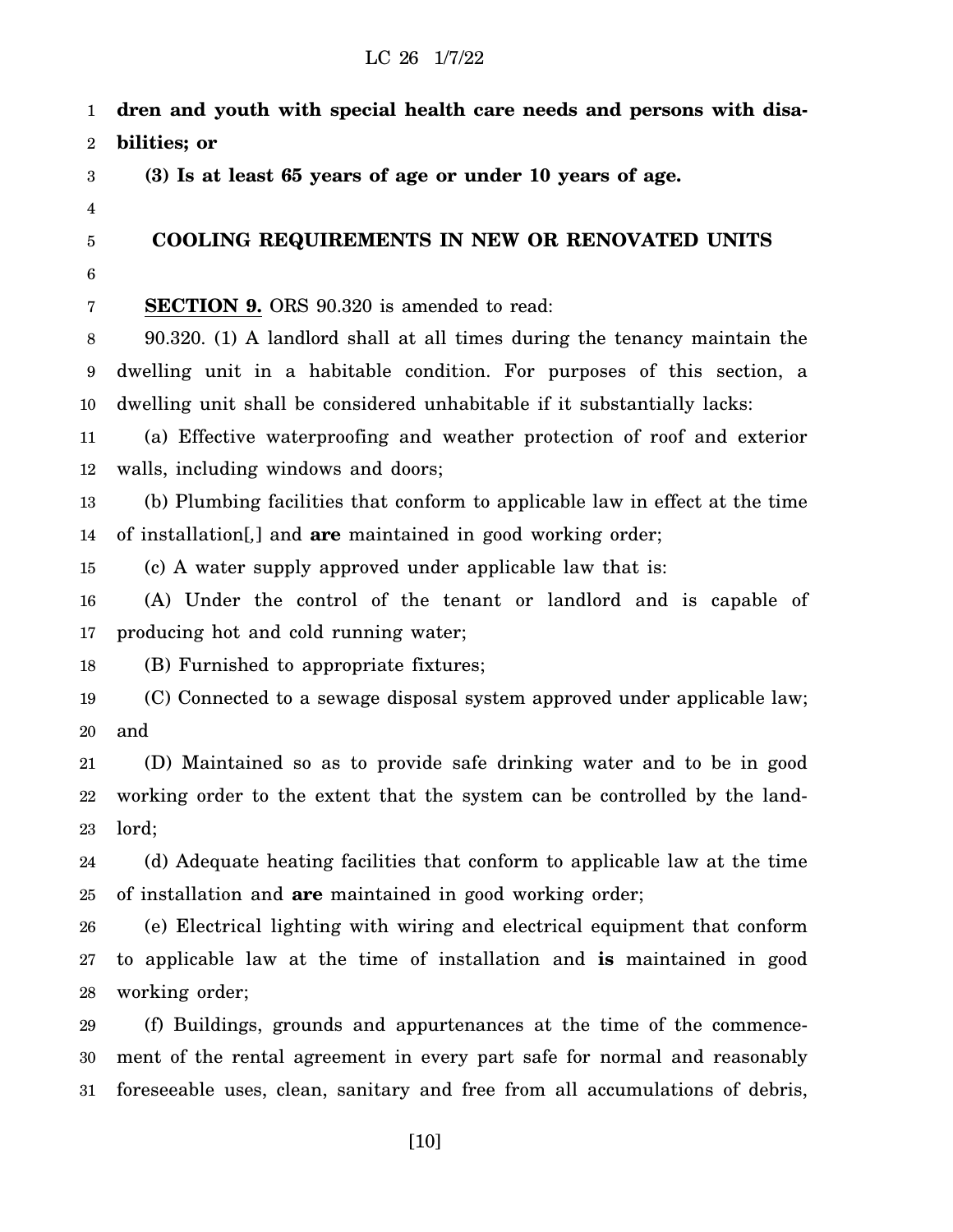1 2 3 4 filth, rubbish, garbage, rodents and vermin, and all areas under control of the landlord kept in every part safe for normal and reasonably foreseeable uses, clean, sanitary and free from all accumulations of debris, filth, rubbish, garbage, rodents and vermin;

5 6 7 8 9 10 (g) Except as otherwise provided by local ordinance or by written agreement between the landlord and the tenant, an adequate number of appropriate receptacles for garbage and rubbish in clean condition and good repair at the time of the commencement of the rental agreement, and the landlord shall provide and maintain appropriate serviceable receptacles thereafter and arrange for their removal;

11 12 (h) Floors, walls, ceilings, stairways and railings maintained in good repair;

13 14 15 (i) Ventilating, air conditioning and other facilities and appliances, including elevators, maintained in good repair if supplied or required to be supplied by the landlord;

16 17 18 19 20 (j) Safety from fire hazards, including a working smoke alarm or smoke detector, with working batteries if solely battery-operated, provided only at the beginning of any new tenancy when the tenant first takes possession of the premises, as provided in ORS 479.270, but not to include the tenant's testing of the smoke alarm or smoke detector as provided in ORS 90.325 (1);

21 (k) A carbon monoxide alarm, and the dwelling unit:

22 (A) Contains a carbon monoxide source; [*or*]

23 24 25 (B) Is located within a structure that contains a carbon monoxide source and the dwelling unit is connected to the room in which the carbon monoxide source is located by a door, ductwork or a ventilation shaft; or

26 27 28 29 30 (L) Working locks for all dwelling entrance doors, and, unless contrary to applicable law, latches for all windows, by which access may be had to that portion of the premises that the tenant is entitled under the rental agreement to occupy to the exclusion of others and keys for those locks that require keys[*.*]**; or**

31 **(m) Except as provided under subsection (2) of this section, ade-**

[11]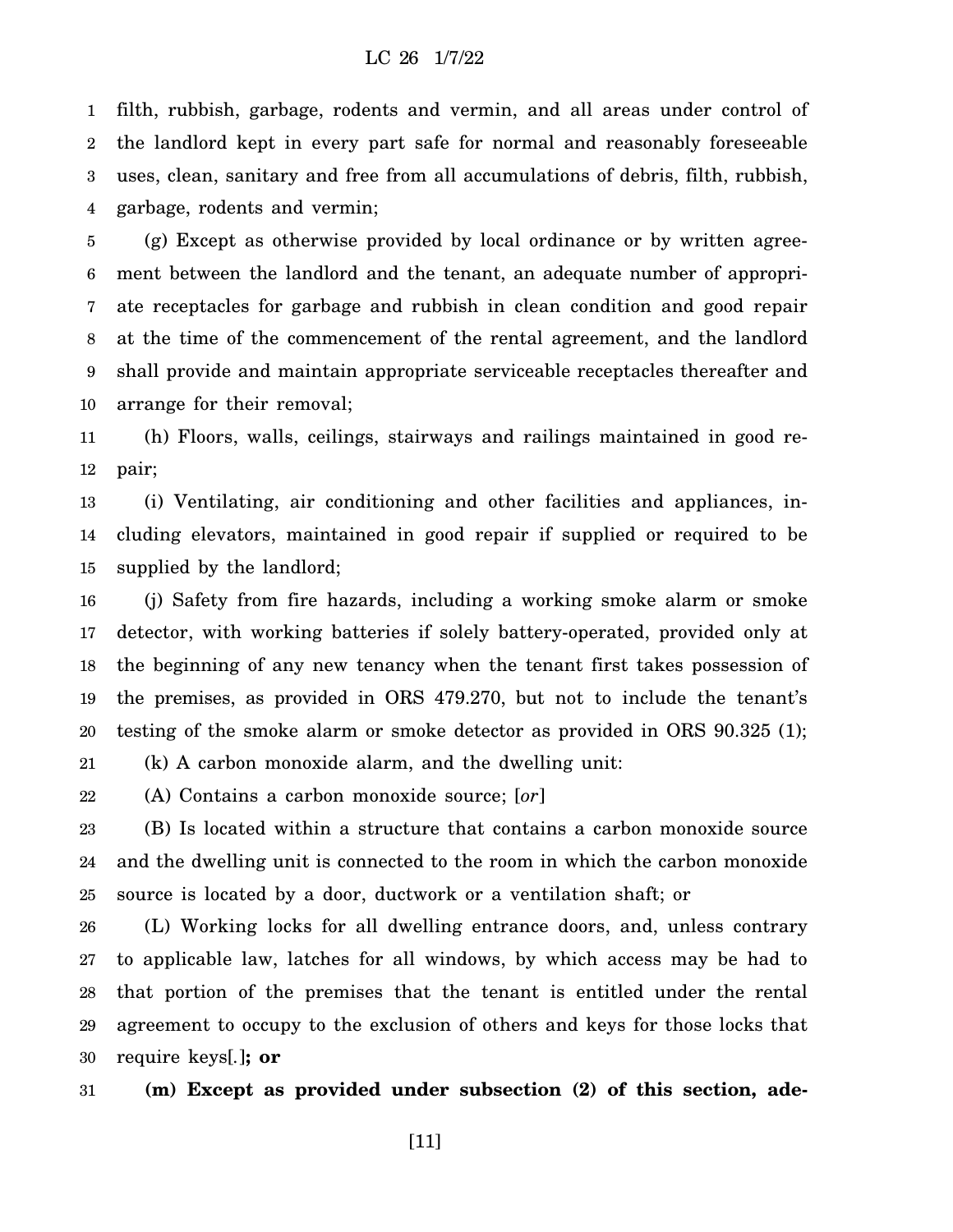1 **quate cooling facilities that:**

2 3 **(A) Provide cooling in at least one room of the dwelling unit, not including a bathroom, kitchen or basement;**

4 5 **(B) Conform to applicable law at the time of installation and are maintained in good working order; and**

6 7 8 **(C) May include central air conditioning, an air-source or groundsource heat pump or a portable air conditioning device that is provided by the landlord.**

9 10 11 **(2) Subsection (1)(m) of this section only applies to a dwelling unit if building permits were issued on or after the effective date of this 2022 Act for:**

12 **(A) The construction of the dwelling unit;**

13 14 **(B) The replacement of the dwelling unit's heating or cooling unit; or**

15 16 17 **(C) Significant renovation or restoration of the dwelling unit such that installation of cooling facilities would be less than 10 percent of the overall costs of restoration.**

18 19 20 [*(2)*] **(3)** The landlord and tenant may agree in writing that the tenant is to perform specified repairs, maintenance tasks and minor remodeling only if:

21 22 (a) The agreement of the parties is entered into in good faith and not for the purpose of evading the obligations of the landlord;

23 24 (b) The agreement does not diminish the obligations of the landlord to other tenants in the premises; and

25 26 (c) The terms and conditions of the agreement are clearly and fairly disclosed and adequate consideration for the agreement is specifically stated.

27 28 29 30 31 [*(3)*] **(4)** Any provisions of this section that reasonably apply only to a structure that is used as a home, residence or sleeping place [*shall*] **do** not apply to a manufactured dwelling, recreational vehicle or floating home where the tenant owns the manufactured dwelling, recreational vehicle or floating home, rents the space and, in the case of a dwelling or home, the

[12]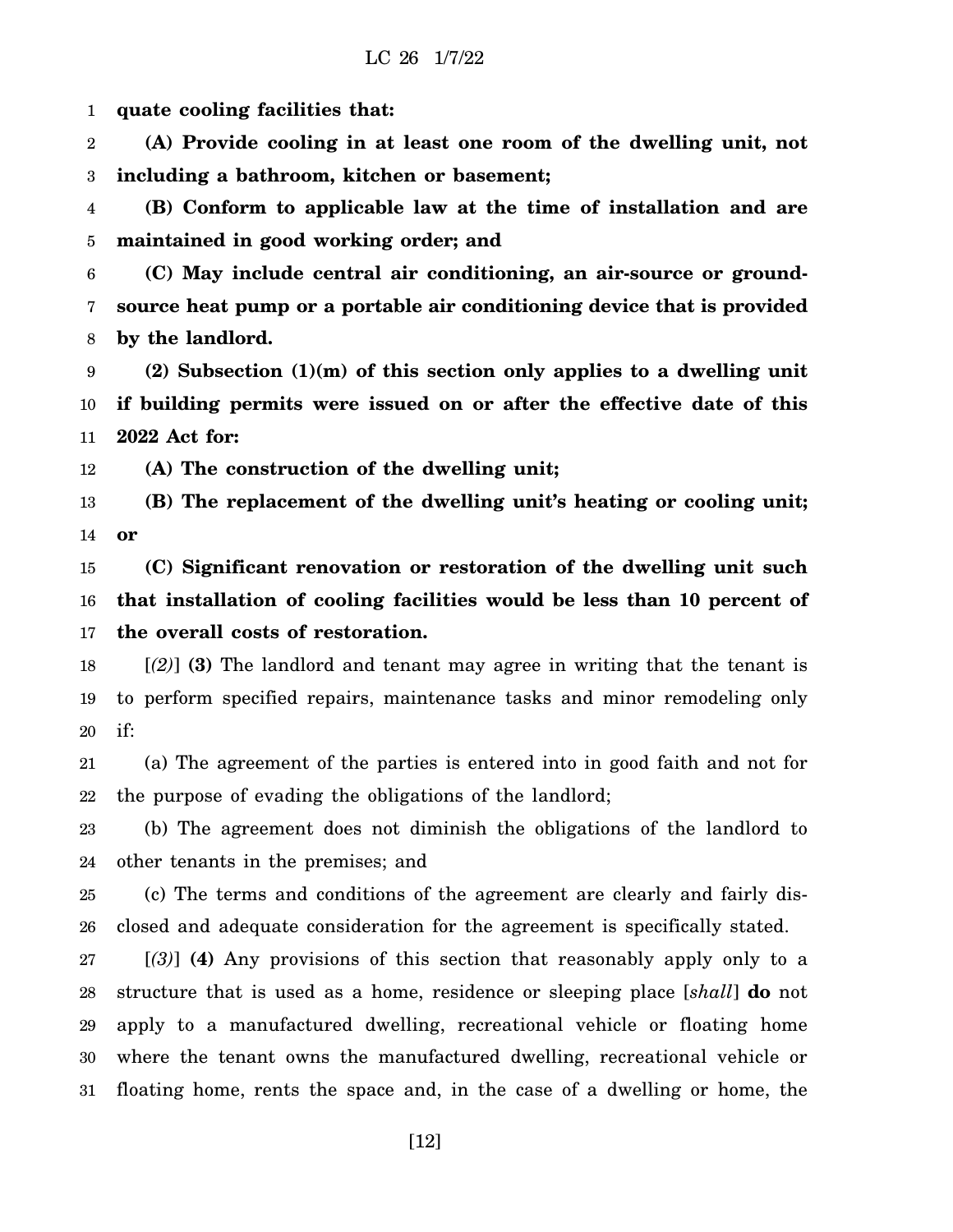1 2 3 space is not in a facility. Manufactured dwelling or floating home tenancies in which the tenant owns the dwelling or home and rents space in a facility [*shall be*] **are** governed by ORS 90.730[*,*] **and** not by this section.

4 **SECTION 10.** ORS 90.730 is amended to read:

5 6 7 90.730. (1) As used in this section, "facility common areas" means all areas under control of the landlord and held out for the general use of tenants.

8 9 10 11 12 13 (2) A landlord who rents a space for a manufactured dwelling or floating home shall at all times during the tenancy maintain the rented space, vacant spaces in the facility and the facility common areas in a habitable condition. The landlord does not have a duty to maintain a dwelling or home. A landlord's habitability duty under this section includes only the matters described in subsections (3) to (6) of this section.

14 15 (3) For purposes of this section, a rented space is considered unhabitable if it substantially lacks:

16 17 18 19 (a) A sewage disposal system and a connection to the space approved under applicable law at the time of installation and maintained in good working order to the extent that the sewage disposal system can be controlled by the landlord;

20 21 22 23 (b) If required by applicable law, a drainage system reasonably capable of disposing of storm water, ground water and subsurface water, approved under applicable law at the time of installation and maintained in good working order;

24 25 26 27 (c) A water supply and a connection to the space approved under applicable law at the time of installation and maintained so as to provide safe drinking water and to be in good working order to the extent that the water supply system can be controlled by the landlord;

28 29 30 31 (d) An electrical supply and a connection to the space approved under applicable law at the time of installation and maintained in good working order **and of sufficient amperage to meet reasonable year-round needs for electrical heating and cooling uses,** to the extent that the electrical

[13]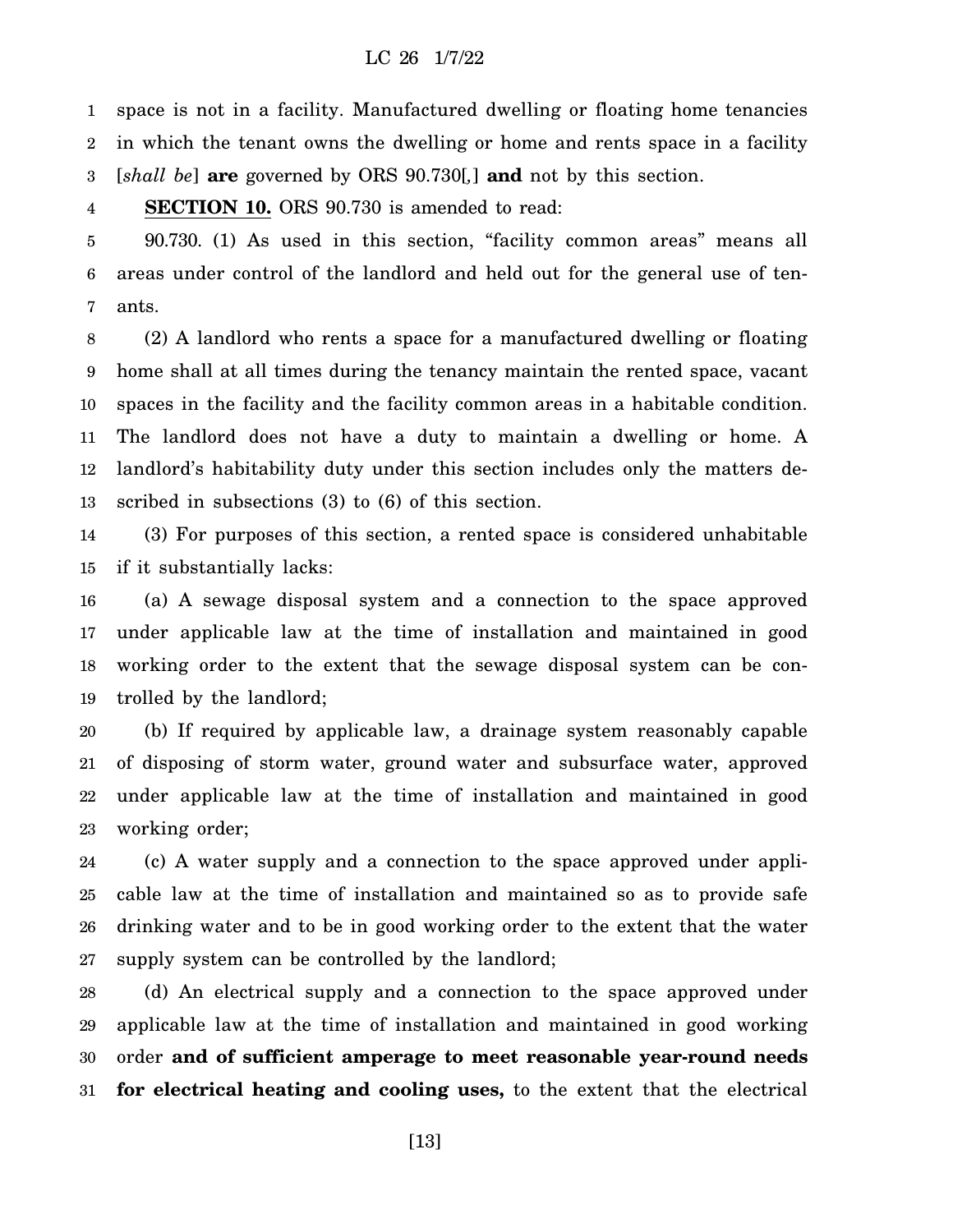1 supply system can be controlled by the landlord;

2 3 4 5 6 (e) A natural gas or propane gas supply and a connection to the space approved under applicable law at the time of installation and maintained in good working order to the extent that the gas supply system can be controlled by the landlord, if the utility service is provided within the facility pursuant to the rental agreement;

7 8 9 10 (f) At the time of commencement of the rental agreement, buildings, grounds and appurtenances that are kept in every part safe for normal and reasonably foreseeable uses, clean, sanitary and free from all accumulations of debris, filth, rubbish, garbage, rodents and vermin;

11 12 13 14 15 16 17 (g) Excluding the normal settling of land, a surface or ground capable of supporting a manufactured dwelling approved under applicable law at the time of installation and maintained to support a dwelling in a safe manner so that it is suitable for occupancy. A landlord's duty to maintain the surface or ground arises when the landlord knows or should know of a condition regarding the surface or ground that makes the dwelling unsafe to occupy; and

18 19 20 (h) Completion of any landlord-provided space improvements, including but not limited to installation of carports, garages, driveways and sidewalks, approved under applicable law at the time of installation.

21 22 (4) A rented space is considered unhabitable if the landlord does not maintain a hazard tree as required by ORS 90.727.

23 24 (5) A vacant space in a facility is considered unhabitable if the space substantially lacks safety from the hazards of fire or injury.

25 26 (6) A facility common area is considered unhabitable if it substantially lacks:

27 28 29 (a) Buildings, grounds and appurtenances that are kept in every part safe for normal and reasonably foreseeable uses, clean, sanitary and free from all accumulations of debris, filth, rubbish, garbage, rodents and vermin;

30 (b) Safety from the hazards of fire;

31 (c) Trees, shrubbery and grass maintained in a safe manner;

[14]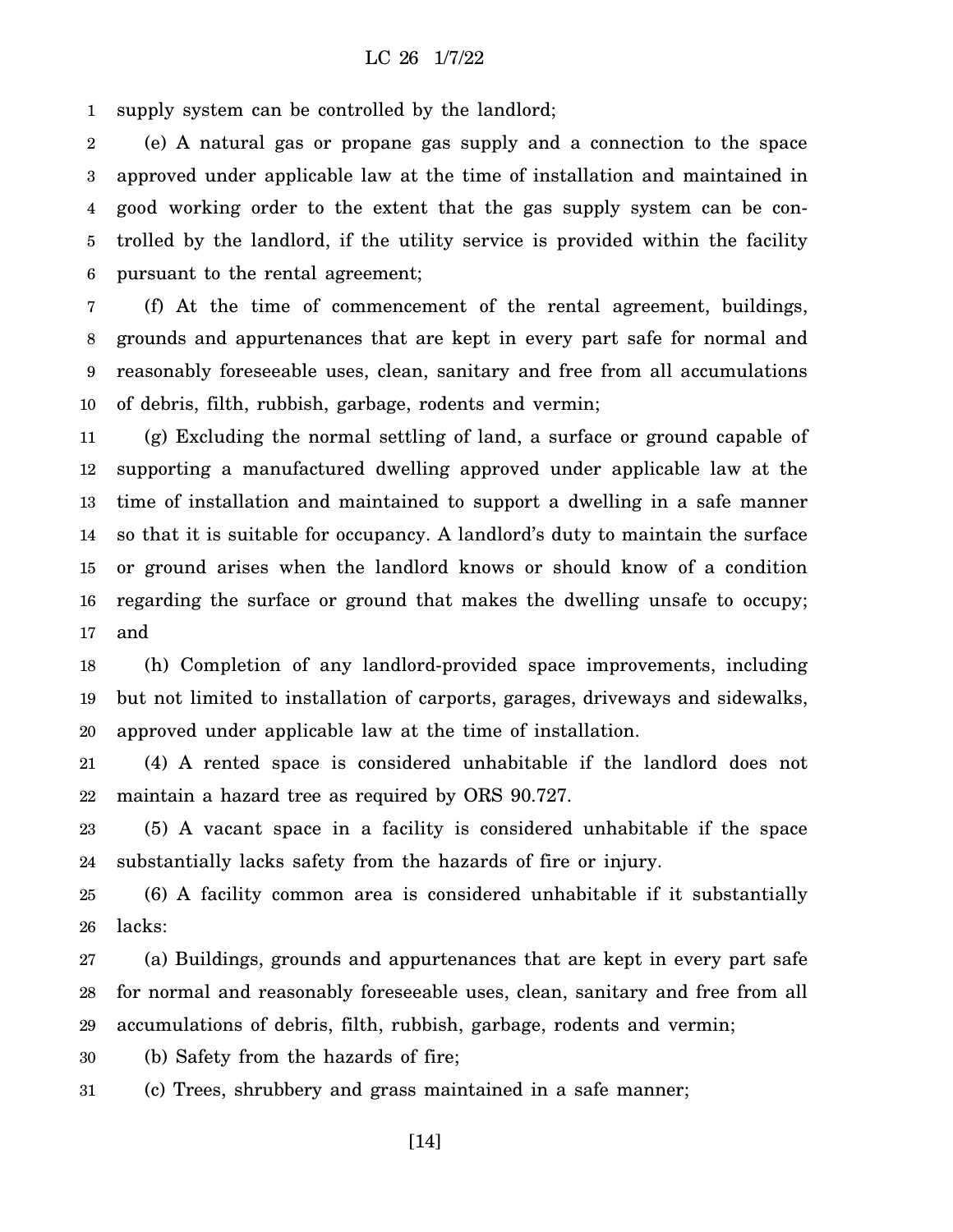1 2 3 4 5 (d) If supplied or required to be supplied by the landlord to a common area, a water supply system, sewage disposal system or system for disposing of storm water, ground water and subsurface water approved under applicable law at the time of installation and maintained in good working order to the extent that the system can be controlled by the landlord; and

6 7 8 9 10 11 (e) Except as otherwise provided by local ordinance or by written agreement between the landlord and the tenant, an adequate number of appropriate receptacles for garbage and rubbish in clean condition and good repair at the time of commencement of the rental agreement and for which the landlord shall provide and maintain appropriate serviceable receptacles thereafter and arrange for their removal.

12 13 (7) The landlord and tenant may agree in writing that the tenant is to perform specified repairs, maintenance tasks and minor remodeling only if:

14 15 (a) The agreement of the parties is entered into in good faith and not for the purpose of evading the obligations of the landlord;

16 17 (b) The agreement does not diminish the obligations of the landlord to other tenants on the premises; and

18 19 (c) The terms and conditions of the agreement are clearly and fairly disclosed and adequate consideration for the agreement is specifically stated.

20 21 22 **SECTION 11. The amendments to ORS 90.730 by section 10 of this 2022 Act apply only to spaces in which, on or after the effective date of this 2022 Act:**

23 24 **(1) A new manufactured dwelling or floating home is connected to the electrical supply; or**

25 26 **(2) The electrical supply or electrical supply connection is replaced.**

# **LOANS AND REBATES FOR COOLING FACILITIES IN RENTAL UNITS**

28 29

27

30 31 **SECTION 12. (1) The State Department of Energy shall provide loans for upgrades, including electrical and mechanical upgrades, to**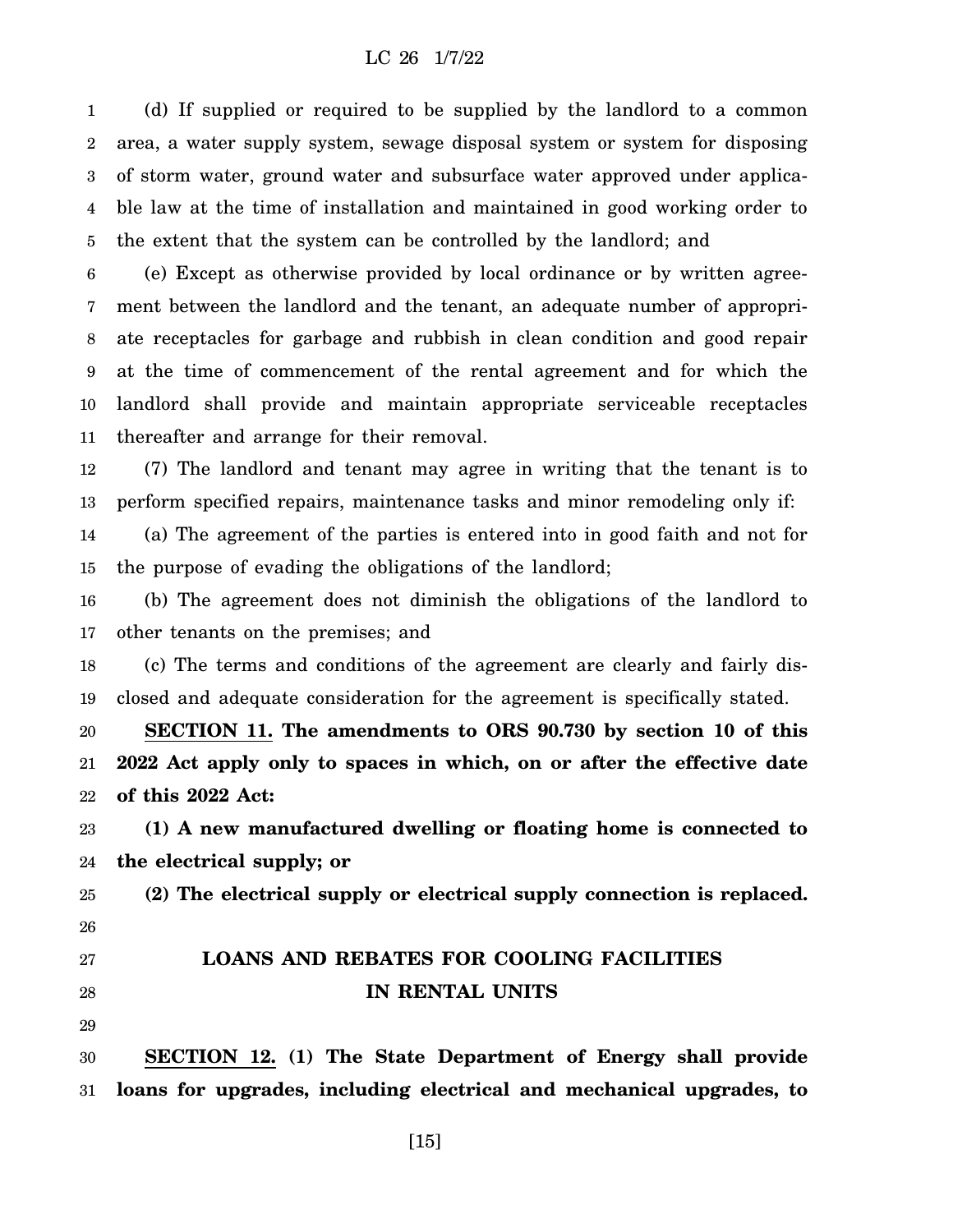1 2 3 4 **facilitate the installation or upgrade of cooling facilities to owners of a dwelling unit used as a residential tenancy and to owners of a manufactured dwelling who are tenants in a manufactured dwelling park.**

5 6 7 8 **(2)(a) Loans made under this section must be made from moneys in the Residential Energy Upgrade Loan Fund established under section 14 of this 2022 Act. A loan may be made only if there are moneys available in the fund to make the loan.**

9 10 **(b) Moneys received from the repayment of the loan must be deposited into the Residential Energy Upgrade Loan Fund.**

11 12 **(3)(a) The department shall adopt rules to administer the loan program.**

13 14 **(b) In adopting rules under this section, the department may coordinate or consult with:**

15 16 17 18 **(A) The Housing and Community Services Department, the Building Codes Division of the Department of Consumer and Business Services, the United States Department of Energy and any other relevant agencies;**

19 **(B) Nonprofit organizations and utilities; and**

20 **(C) Other loan or incentive providers.**

21 **(c) Rules adopted under this section must include:**

22 23 **(A) Preferences for providing loans that benefit low and moderate income residential tenants;**

24 25 **(B) Provisions for determining eligibility and verification of the upgrades;**

26 27 **(C) Policies and procedures for the administration and enforcement of this section and section 14 of this 2022 Act; and**

28 **(D) Lending requirements and terms for the loans, including:**

29 **(i) Interest rates charged to borrowers, if any;**

30 **(ii) Repayment requirements;**

31 **(iii) Loan forgiveness opportunities, if any; and**

[16]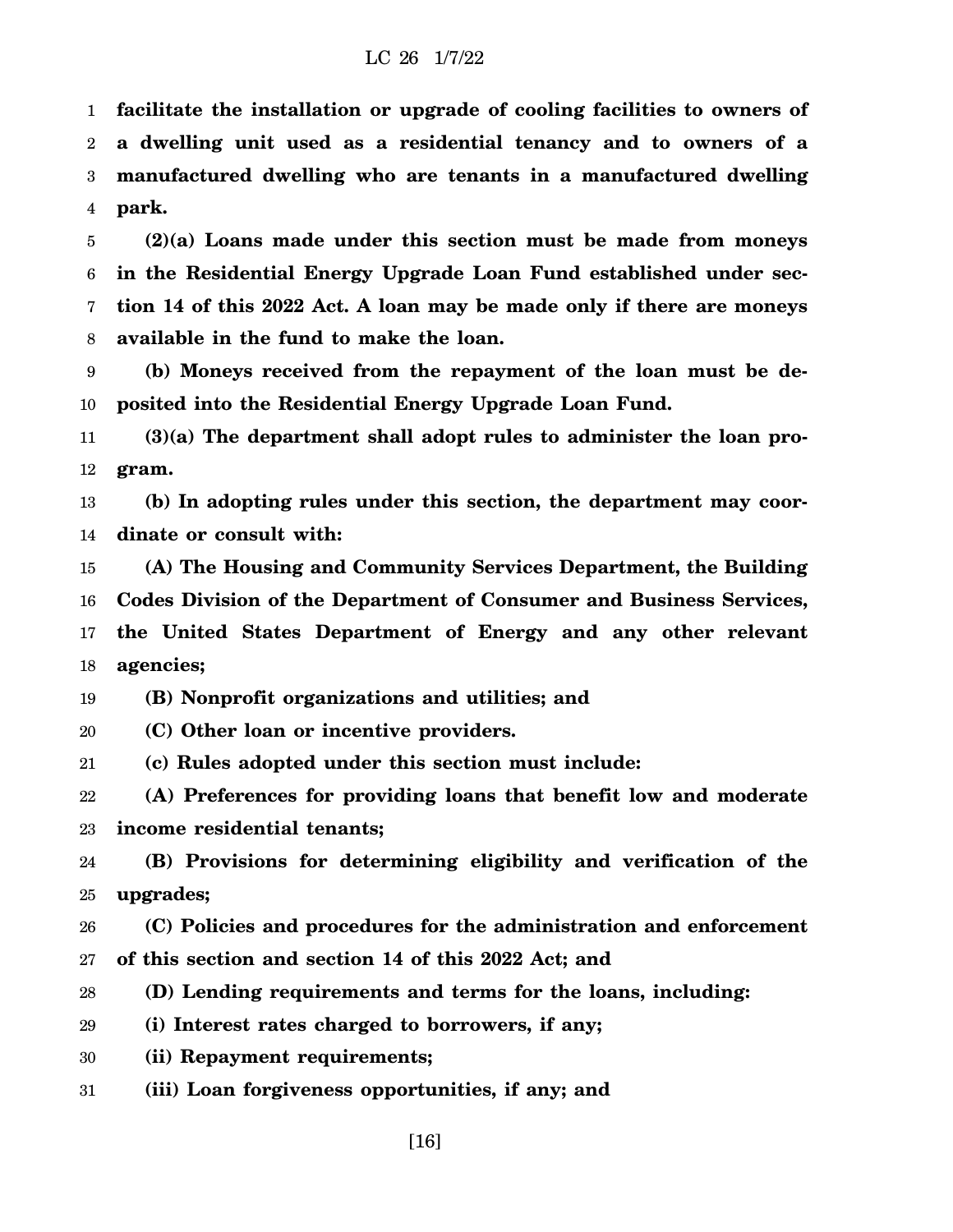1 2 **(iv) The remedies of the State Department of Energy upon transfer of the dwelling or upon default under the loan.**

3 4 5 6 7 **SECTION 13. (1) The State Department of Energy shall provide rebates for the purchase or installation of air-source or ground-source heat pumps to owners of a dwelling unit used as a residential tenancy and to owners of a manufactured dwelling or recreational vehicle who rent a space in a manufactured dwelling or recreational vehicle park.**

8 9 10 11 12 13 **(2)(a) Rebates available under this section may only be claimed by a contractor that installs a heat pump for the owner of a residential dwelling unit in Oregon. A contractor that claims a rebate under this section must use the full amount of the rebate to reduce the net cost to the customer of the purchase or installation of the heat pump for which the rebate is issued.**

14 15 **(b) The amount that may be claimed as a rebate under this section may not exceed 60 percent of the purchase price of the heat pump.**

16 17 18 **(c) To be eligible to claim a rebate on behalf of a customer under this section, a contractor that installs a heat pump must, at the time of the installation:**

19 20 **(A) Hold any license, bond, insurance or permit required to sell and install the heat pump;**

21 22 23 24 25 **(B) Demonstrate a history of compliance with the rules and other requirements of the Construction Contractors Board, the Bureau of Labor and Industries and the Workers' Compensation Division and the Occupational Safety and Health Division of the Department of Consumer and Business Services; and**

26 27 **(C) Meet any other certification requirements set forth in rules adopted by the State Department of Energy.**

28 **(3) To claim a rebate under this section, a contractor must:**

29 30 31 **(a) Before installing a heat pump, apply to the department to reserve a rebate on behalf of the customer for whom the heat pump will be installed.**

[17]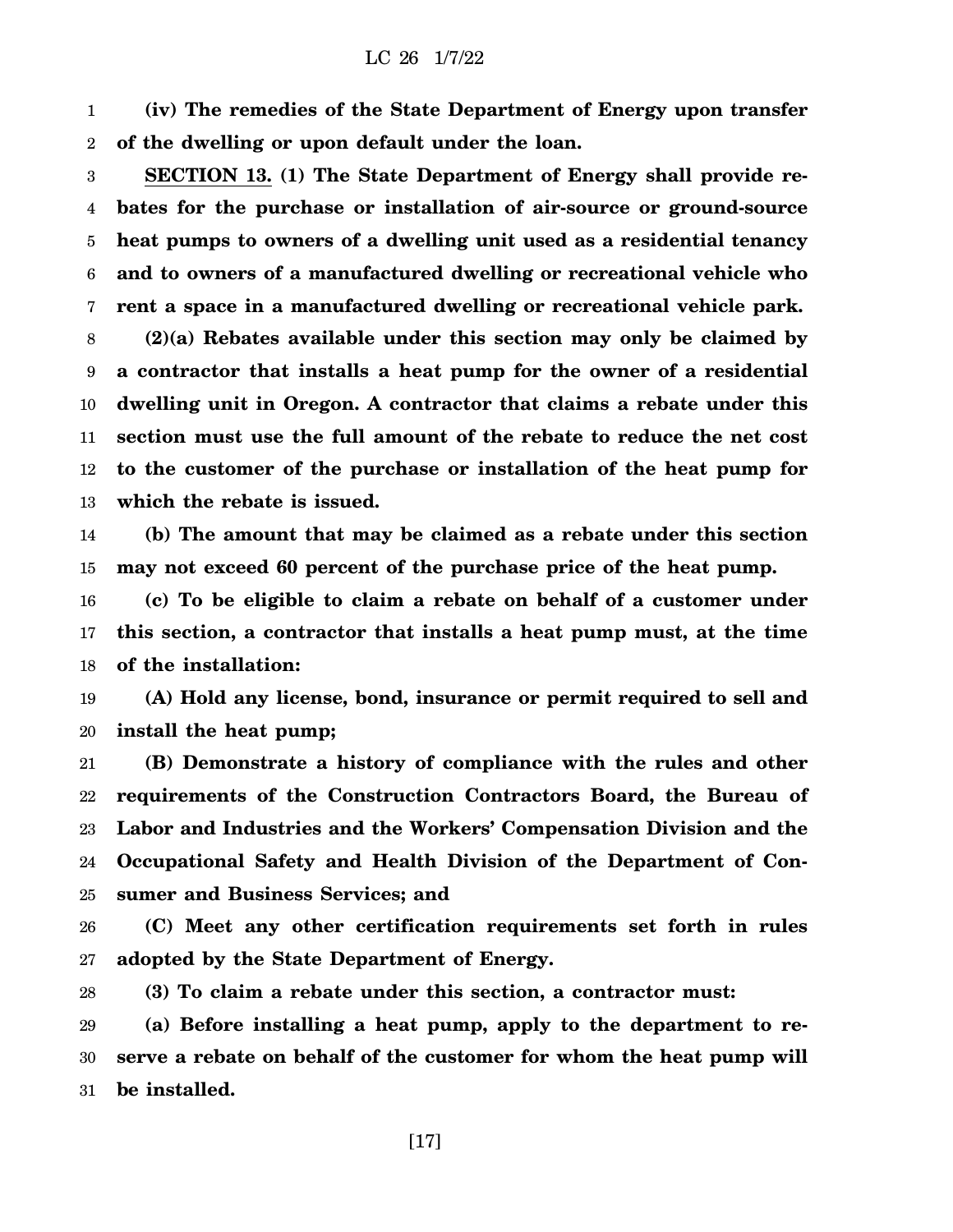1 2 3 **(b) After installing the heat pump, verify the purchase and installation of the heat pump on a form provided by the department that must contain:**

4 **(A) The location of the heat pump;**

5 **(B) A description of the heat pump;**

6 7 **(C) Evidence that the contractor is eligible to claim a rebate under subsection (2)(c) of this section;**

8 9 10 11 12 **(D) A statement signed by both the contractor and the customer for whom the heat pump is installed that the customer has received the full value of the rebate as a reduction in the net cost of the purchase and installation of the heat pump and that the rebate was clearly reflected on an invoice provided to the customer;**

13 14 **(E) The projected energy savings from the installation of the heat pump; and**

15 16 **(F) Any other information that the department determines is necessary.**

17 18 19 20 **(4) Rebates made under this section must be made from moneys in the Residential Heat Pump Rebate Fund established under section 15 of this 2022 Act. A rebate may be made only if there are moneys available in the fund to make the rebate.**

21 22 **(5) Pursuant to the procedures for a contested case under ORS chapter 183, the department may:**

23 24 **(a) Deny or revoke a contractor's eligibility to claim a rebate on behalf of a customer under this section if the department finds that:**

25 26 **(A) The contractor's eligibility was obtained by fraud or misrepresentation by the contractor;**

27 28 **(B) The contractor's performance for installation of heat pumps does not meet industry standards; or**

29 30 31 **(C) The contractor has misrepresented to customers either the program established under this section or the nature or quality of the heat pumps for which rebates are available.**

[18]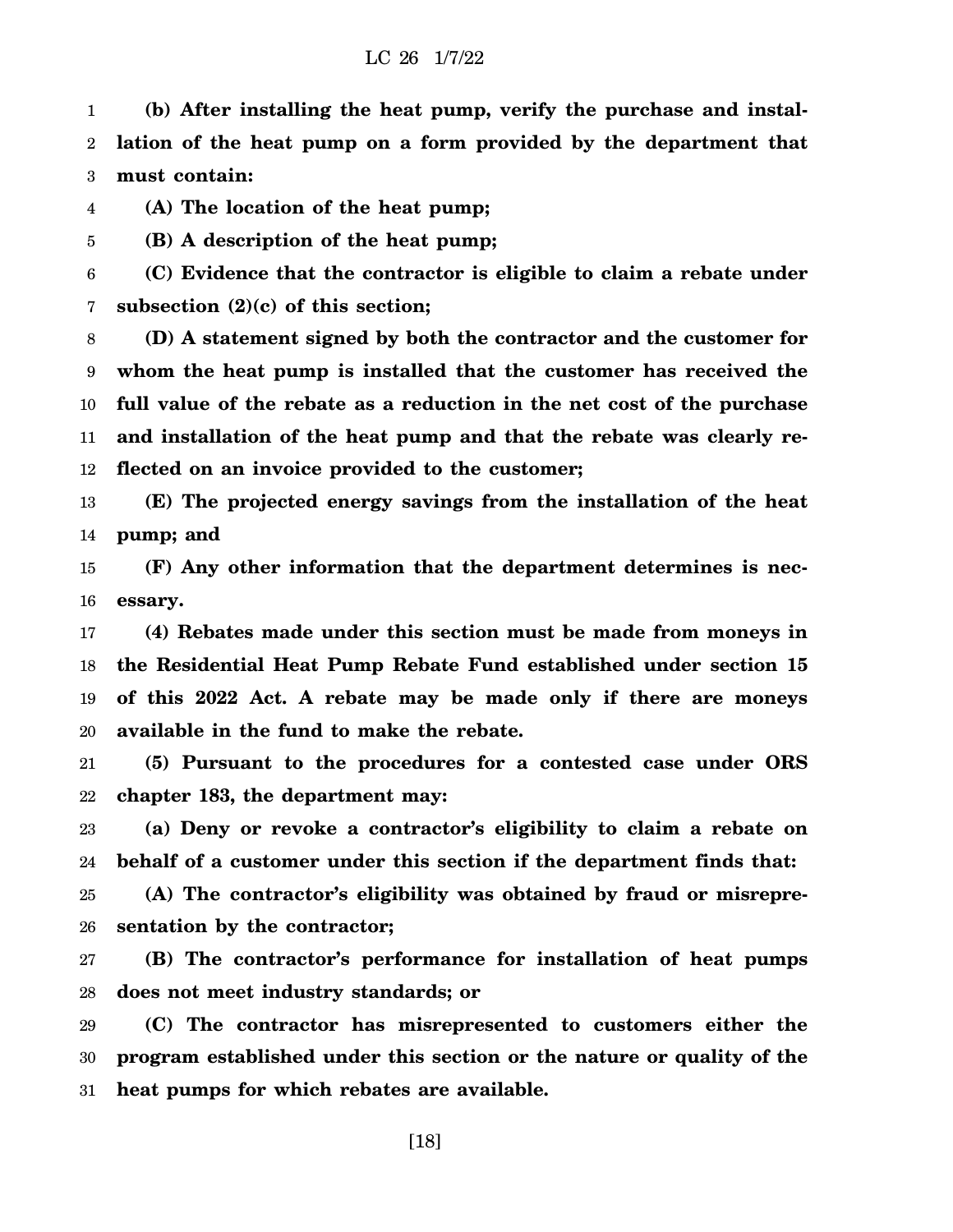1 2 **(b) Revoke a rebate or a portion of a rebate made under this section if the department finds that:**

3 **(A) The rebate was obtained by fraud or misrepresentation; or**

4 **(B) The rebate was obtained by mistake or miscalculation.**

5 6 **(6)(a) The department may adopt rules to administer the rebate program.**

7 8 **(b) In adopting rules under this section, the department may coordinate or consult with:**

9 10 11 **(A) The Housing and Community Services Department, the Building Codes Division of the Department of Consumer and Business Services and any other relevant state agencies;**

12 **(B) Nonprofit organizations and utilities; and**

13 **(C) Other loan or incentive providers.**

14 **(c) Rules adopted under this section may include:**

15 16 **(A) Preferences for providing rebates that benefit low and moderate income residential tenants;**

17 18 **(B) Preferences for providing rebates to support heat pumps with superior energy efficiency;**

19 20 **(C) Provisions for determining eligibility and verification of heat pumps; and**

21 22 23 **(D) Policies and procedures for the administration and enforcement of this section and section 15 of this 2022 Act, which may include policies and procedures for audits and inspections.**

24 25 26 27 **SECTION 14. (1) The Residential Energy Upgrade Loan Fund is established in the State Treasury, separate and distinct from the General Fund. Moneys in the Residential Energy Upgrade Loan Fund consist of:**

28 **(a) Amounts donated to the fund;**

29 30 **(b) Amounts appropriated or otherwise transferred to the fund by the Legislative Assembly;**

31 **(c) Loan repayments deposited into the fund under section 12 (2)(b)**

[19]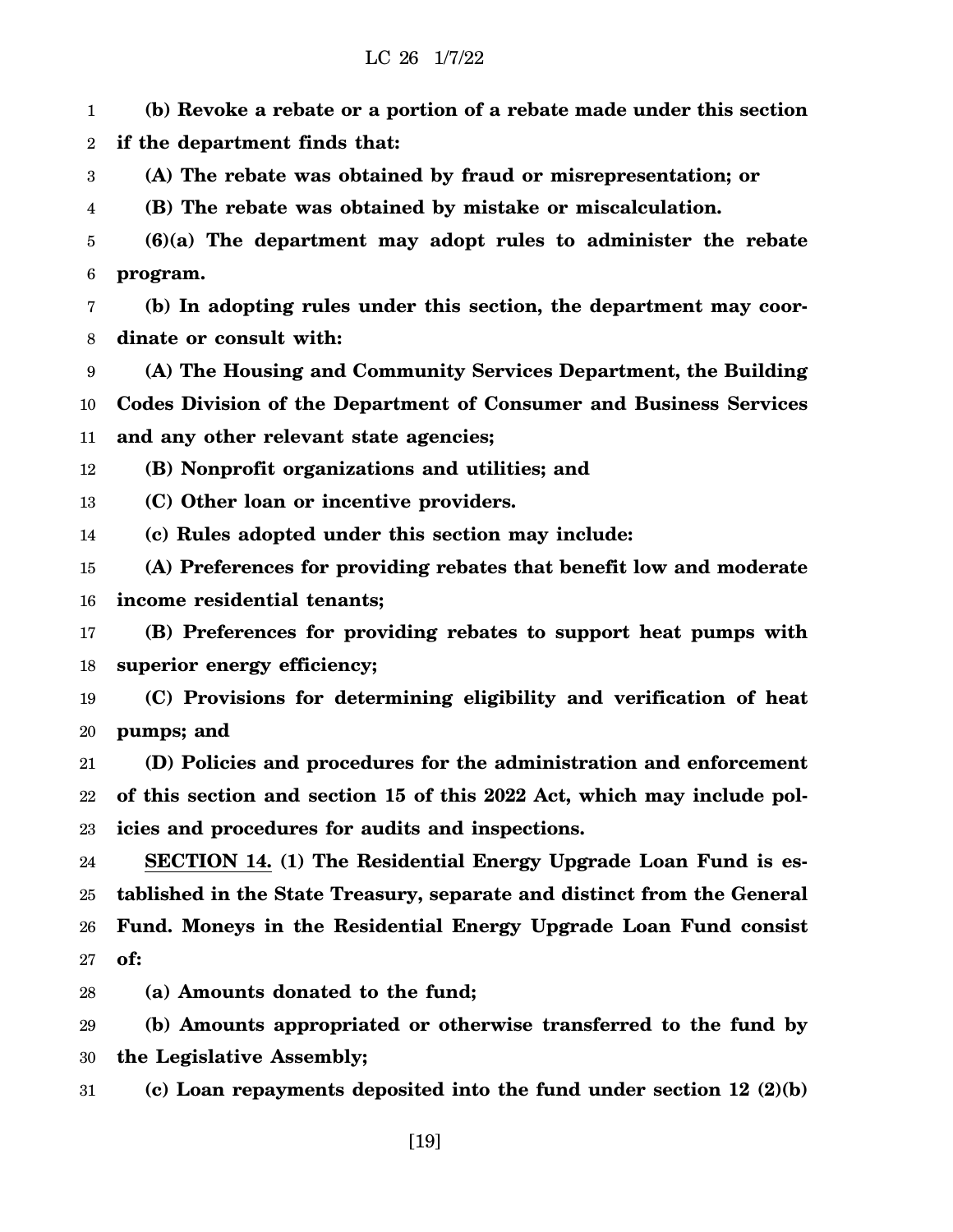1 **of this 2022 Act; and**

2 3 **(d) Other amounts deposited into the fund from any public or private source.**

4 5 6 7 8 **(2) Moneys in the fund are continuously appropriated to the State Department of Energy to be used to provide loans under section 12 of this 2022 Act and to pay the costs and expenses of the department related to the administration and implementation of this section and section 12 of this 2022 Act.**

9 10 **(3) In each calendar year, of the moneys available for issuing loans for heat pumps from the fund:**

11 12 **(a) 25 percent must be reserved for loans for affordable housing providers.**

13 14 15 **(b) 10 percent must be reserved for loans for owners of units occupied by households whose income is less than 80 percent of the area median income.**

16 17 18 **SECTION 15. (1) The Residential Heat Pump Rebate Fund is established in the State Treasury, separate and distinct from the General Fund. Moneys in the Residential Heat Pump Rebate Fund consist of:**

19 **(a) Amounts donated to the fund;**

20 21 **(b) Amounts appropriated or otherwise transferred to the fund by the Legislative Assembly; and**

22 23 **(c) Other amounts deposited into the fund from any public or private source.**

24 25 26 27 28 **(2) Moneys in the fund are continuously appropriated to the State Department of Energy to be used to issue rebates under section 13 of this 2022 Act and to pay the costs and expenses of the department related to the administration and implementation of this section and section 13 of this 2022 Act.**

29 30 **(3) In each calendar year, of the moneys available for issuing rebates for heat pumps from the fund:**

31 **(a) 25 percent must be reserved for rebates for affordable housing**

[20]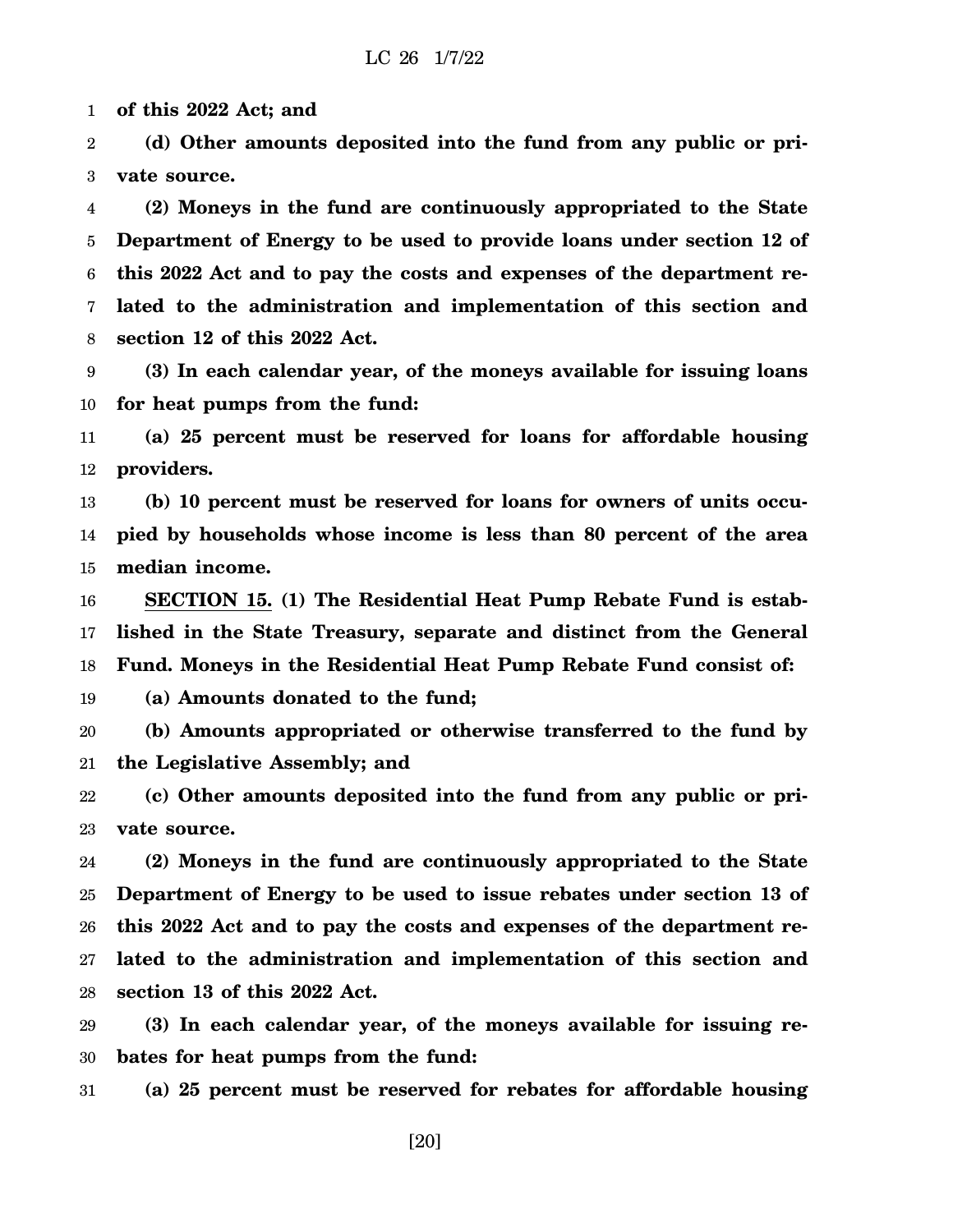1 **providers.**

2 3 4 **(b) 10 percent must be reserved for rebates for owners of units occupied by households whose income is less than 80 percent of the area median income.**

5 6 7 **SECTION 16. In addition to and not in lieu of any other appropriation, there is appropriated to the State Department of Energy, for the biennium ending June 30, 2023, out of the General Fund:**

8 9 **(1) The amount of \$10,000,000 for deposit into the Residential Heat Pump Rebate Fund established under section 15 of this 2022 Act; and**

10 11 **(2) The amount of \$5,000,000 for deposit into the Residential Energy Upgrade Loan Fund established under section 14 of this 2022 Act.**

12 13 **SECTION 17. (1) Sections 13 and 15 of this 2022 Act are repealed on January 2, 2025.**

14 15 16 17 **(2) On the date of repeal under subsection (1) of this section, any moneys in the Residential Heat Pump Rebate Fund that are unexpended, unobligated and not subject to any conditions are transferred to the Residential Energy Upgrade Loan Fund.**

- 18
- 19

# 20

21

22 23 **SECTION 18. Sections 19 and 20 of this 2022 Act are added to and made a part of ORS chapter 458.**

**LANDLORD PROPOSALS FOR IMPLEMENTING**

**COOLING STRATEGIES**

24 25 26 27 28 29 **SECTION 19. (1) On or before December 31, 2024, each landlord who manages a building with more than five residential dwelling units or who manages a manufactured dwelling park shall submit to the Housing and Community Services Department a proposal for implementing a cooling strategy for each building or park managed by the landlord.**

30 **(2) The proposal should include:**

31 **(a) The type of building or park;**

[21]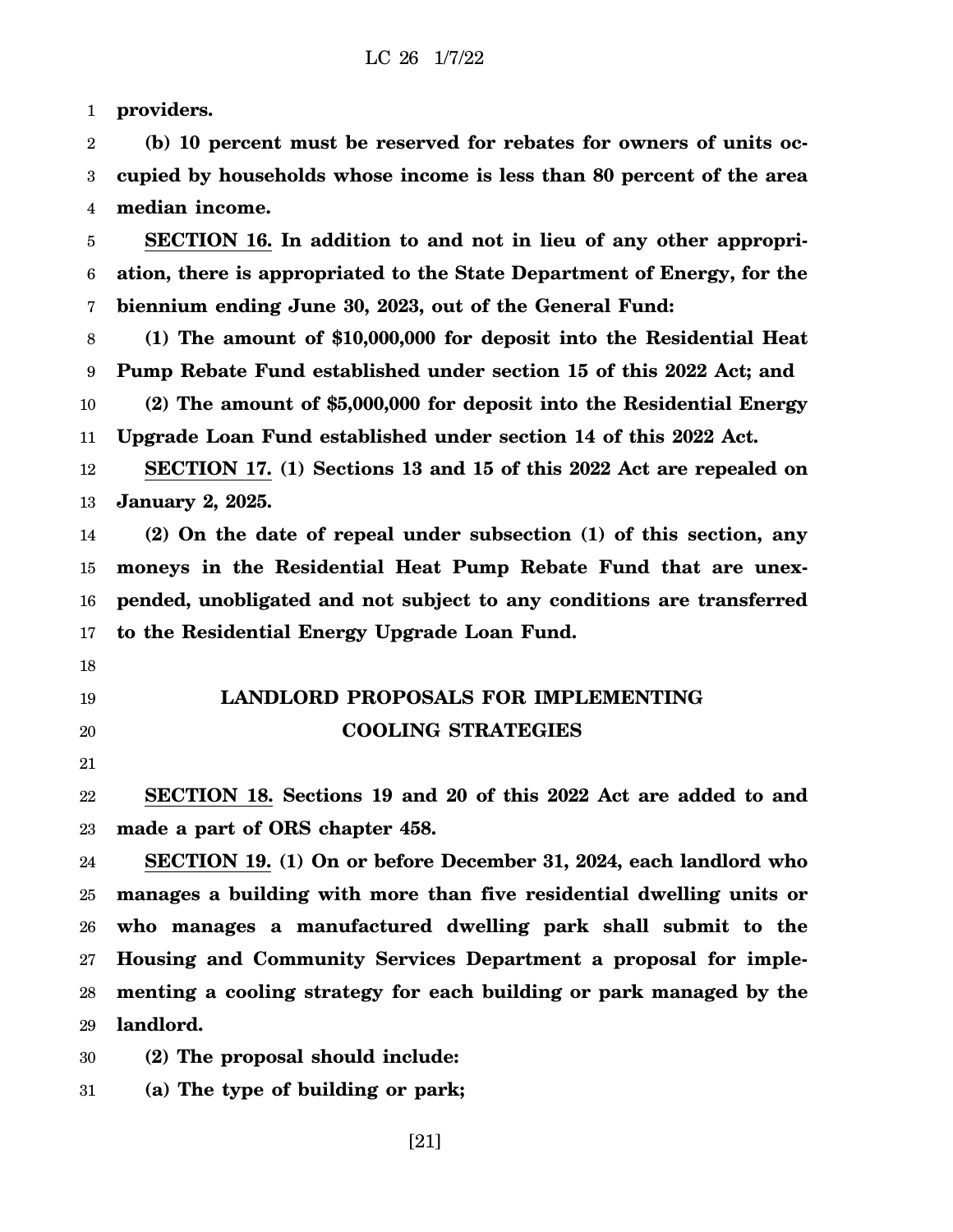1 **(b) The location of the building or park;**

2 **(c) The number of rental units or rented spaces;**

3 4 5 **(d) The number of rental units, including manufactured dwellings owned by the landlord, that are not cooled by devices or services provided by the landlord;**

6 7 8 9 10 11 **(e) The types of cooling devices, technologies or services that the landlord has considered installing in the building or park to upgrade the cooling service to the dwelling or common areas, including central air conditioning, packaged terminal air conditioners, ducted, ductless, or ground source condenser or heat pump units, or hybrid, geothermal, or other emerging technologies;**

12 **(f) The estimated costs of the upgrades; and**

13 14 **(g) The known barriers to completing the upgrades, including location, regulatory, structural, electrical, mechanical or financial.**

15 16 **(3) The department shall prescribe the form and format of the proposal under this section.**

17 18 19 20 **(4) No later than September 15, 2025, the department shall provide a report to an appropriate interim committee of the Legislative Assembly in the manner provided in ORS 192.245 on the aggregate information provided by landlords under this section.**

21 22 23 **SECTION 20. (1) The Housing and Community Services Department shall provide technical assistance to residential landlords seeking to acquire cooling technologies and devices.**

24 25 26 27 **(2) The State Department of Energy and the Building Codes Division of the Department of Consumer and Business Services shall assist the Housing and Community Services Department in providing technical assistance under this section.**

28 29 **(3) The department may contract with third parties to provide technical assistance under this section.**

30 31 **SECTION 21. In addition to and not in lieu of any other appropriation, there is appropriated to the Housing and Community Services**

[22]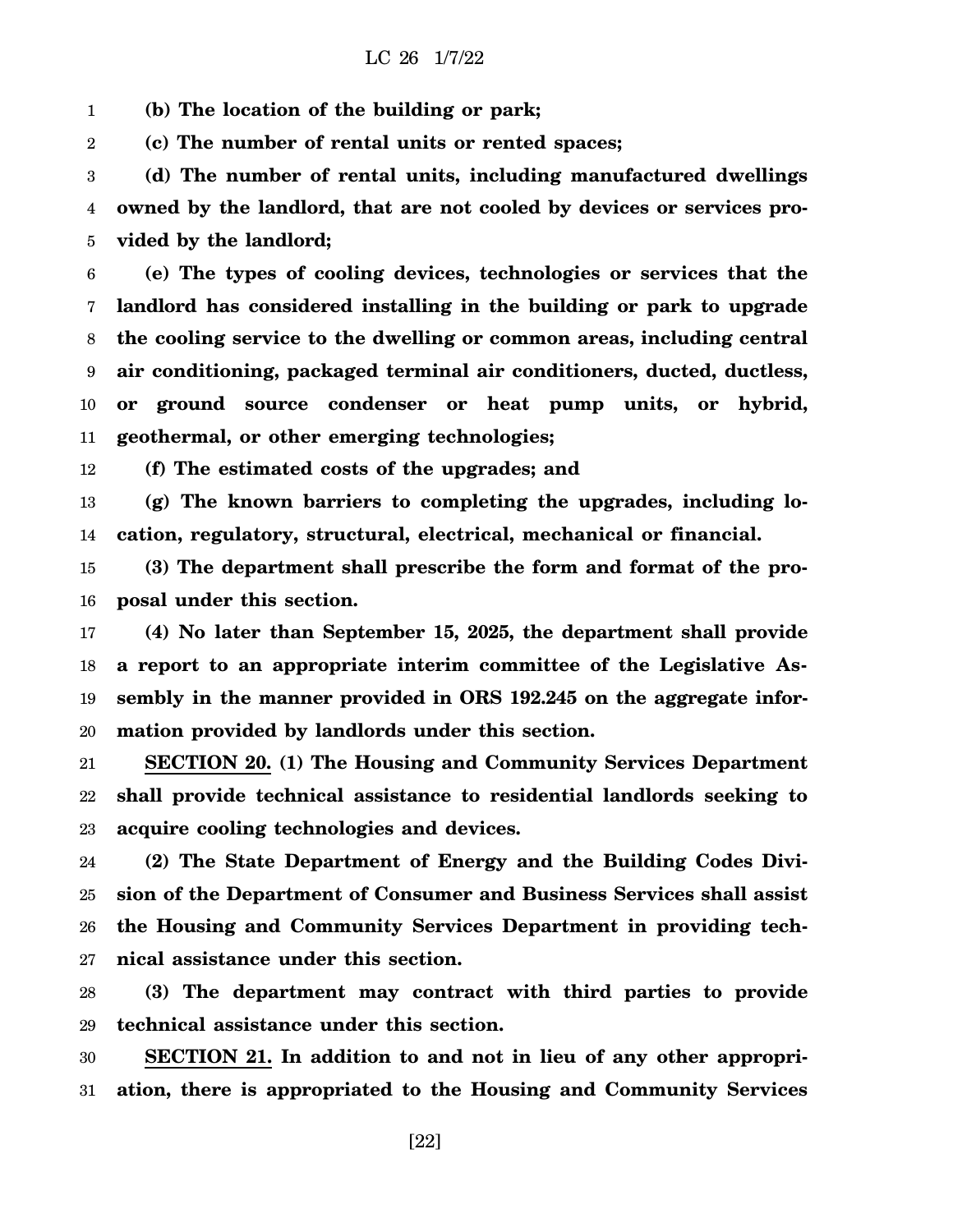1 2 3 4 5 6 7 8 9 10 11 12 13 14 15 16 17 18 19 20 21 22 23 24 25 26 27 28 29 30 31 **Department, for the biennium ending June 30, 2023, out of the General Fund, the amount of \$700,000, to perform the duties of the department under sections 19 and 20 of this 2022 Act. SECTION 22. Section 19 of this 2022 Act is repealed on January 2, 2026. WARMING AND COOLING SHELTERS SECTION 23.** ORS 431A.410 is amended to read: 431A.410. (1) As used in this section, "smoke filtration system" means an air filtration system capable of removing particulates and other harmful components of wildfire smoke in a public building. (2) In consultation and coordination with the Oregon Health Authority, the Department of Human Services shall establish and implement a grant program that allows local governments to: (a) Establish emergency [*clean air*] shelters **for clean air, warming or cooling**. (b) Equip public buildings with**: (A)** Smoke filtration systems so the public buildings may serve as cleaner air spaces during wildfire smoke and other poor air quality events. **(B) Warming or cooling facilities so the public buildings may serve as temperate spaces during dangerously hot or cold conditions.** (3) The department shall require grantees to provide access to the [*clean air*] shelters at no charge. **SECTION 24.** ORS 431A.412 is amended to read: 431A.412. The Department of Human Services is the lead state agency for clean air**, warming and cooling** shelter operations. The department shall: (1) Consult and collaborate with the Oregon Health Authority to align practices for voluntary evacuations and emergency sheltering operations. (2) Coordinate with the authority in setting priorities for awarding grants described in ORS 431A.410.

[23]